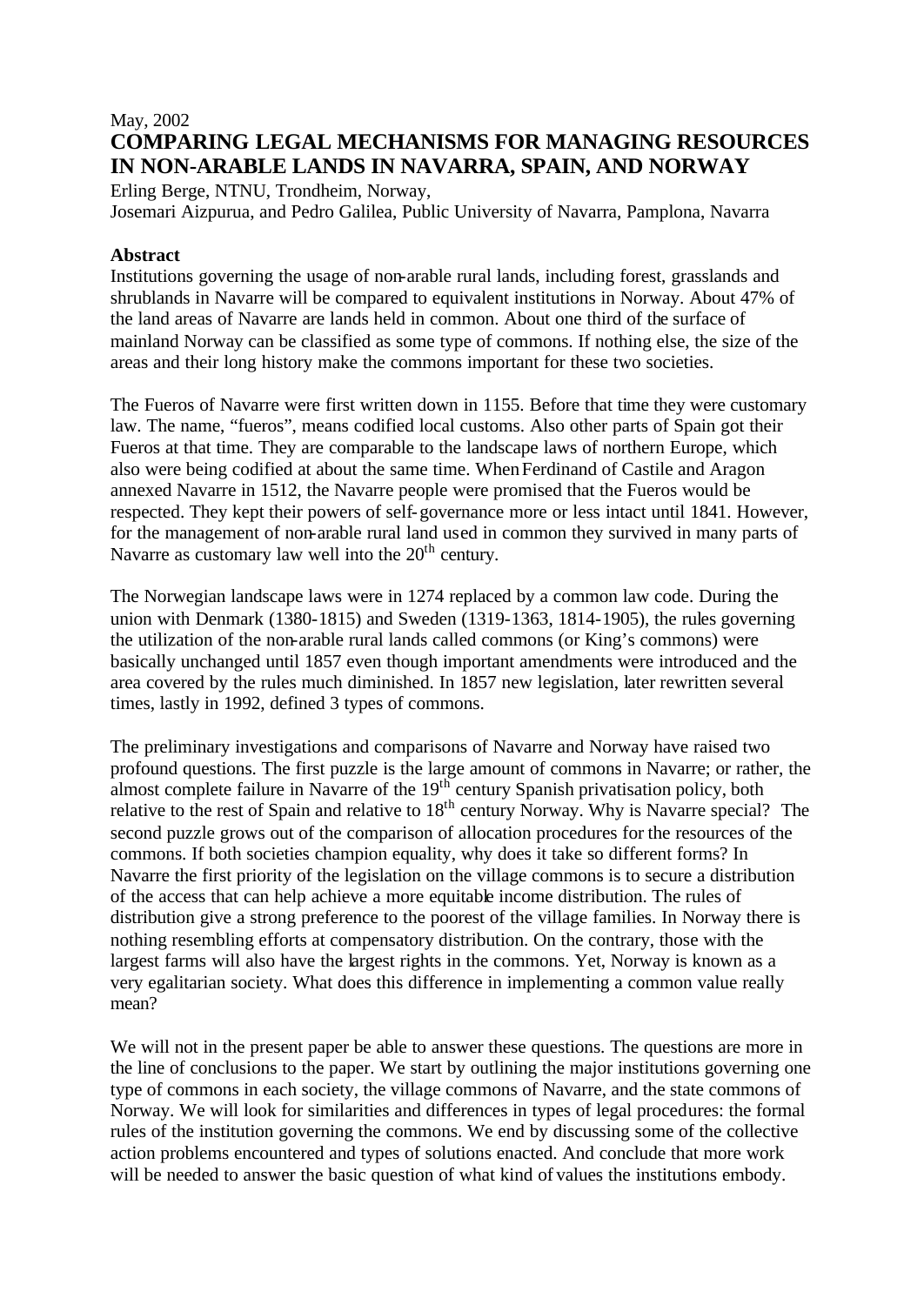Mars, 2002

## **FIRST DEAFT, 2 April 2002**

# **COMPARING LEGAL MECHANISMS FOR MANAGING RESOURCES IN NON-ARABLE LANDS IN NAVARRA, SPAIN, AND NORWAY**

Erling Berge\*, NTNU, Trondheim, Norway, Josemari Aizpurua, and Pedro Galilea, Public University of Navarre, Pamplona, Navarre

## **Introduction**

l

About 47% of the land areas of Navarre are lands held in common by municipalities (ayuntamientos), villages (concejos) or particular collective bodies recognized by law. About one third of the surface of mainland Norway can be classified as some type of commons. If nothing else, the size of the areas makes the commons important for these two societies.

The management of the commons is not controversial, neither in Navarre nor in Southern Norway. The commons are in both regions considered sustainable, and there are no largescale conflicts around their management. Compared to state parks or private lands the commons do not seem remarkable in any important matters.

The preliminary investigations started by looking for legal mechanisms conducive to overcoming collective action problems in resource governance. But the comparison of Navarre and Norway soon raised two profound questions.

The first puzzle is the large amount of commons in Navarre; or rather, the almost complete failure in Navarre of the 19<sup>th</sup> century Spanish privatisation policy, both relative to the rest of Spain and relative to  $18<sup>th</sup>$  century Norway<sup>1</sup>. Historians have amply documented the course of privatization of common lands in Spain (see Iriarte-Goñi 2000), but the lack of success in Navarre (and partly Galicia) has not been given a satisfactory explanation. Why is Navarre special?

The second puzzle grows out of the comparison of allocation procedures for the resources of the commons. If both societies champion equality, why does it take so different forms? In Navarre the first priority of the legislation on the village commons is to secure a distribution of access that can help achieve a more equitable income distribution. The rules of distribution give a strong preference to the poorest of the village families. In Norway there is nothing resembling efforts at compensatory distribution. On the contrary, those with the largest farms also will have the largest rights in the commons. Yet, Norway is known as a very egalitarian society. What does this difference in implementing a common value really mean?

We will not in the present paper be able to answer these questions. We can only speculate. The questions are more in the way of conclusions to the paper. We start by outlining the major institutions governing one type of commons in each society, the village commons of Navarre, and the state commons of Norway. We will look for similarities and differences in

<sup>\*</sup> Contact address: Dr.E.Berge, Soeraasveien 28, 1430 Aas, Norway, e-mail: Erling.Berge@sv.ntnu.no . This author wants to acknowledge sincere gratitude to Departemento de Economía, Universidad Publica de Navarra, for economic assistance during the stay in Pamplona.

<sup>&</sup>lt;sup>1</sup> In the 18<sup>th</sup> century Norway was in union with Denmark. There is more about the privatisation in "Historical" background" below. The driving force in Norway was the fiscal need of the Crown. In Spain it seems more like an ideologically motivated economic policy.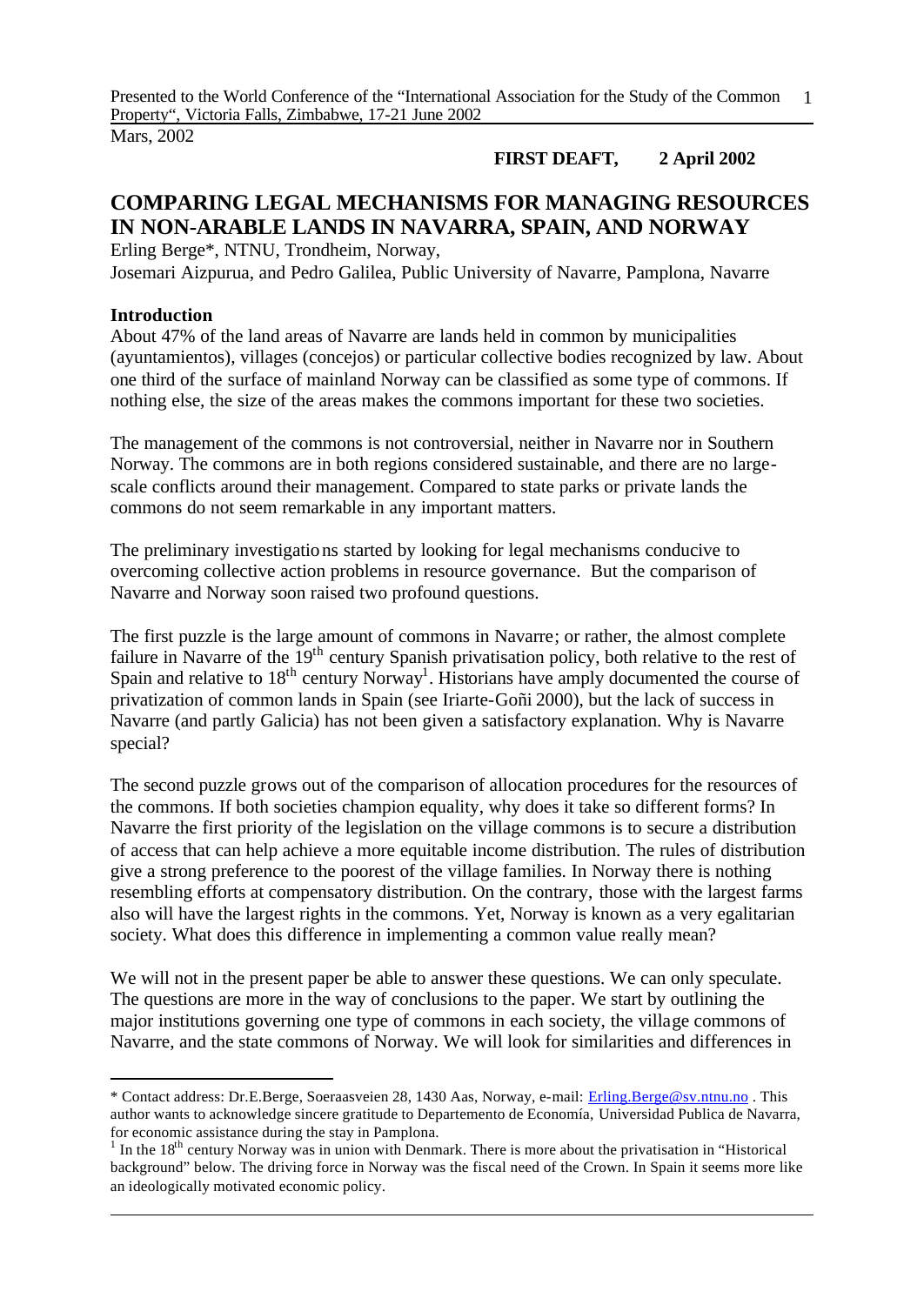types of legal procedures: the formal rules of the institutions governing the commons. We end by discussing some of the collective action problems encountered and types of solutions enacted. And we conclude that more work will be needed to answer the basic question of what kind of values the institutions embody.

## **Theoretical considerations**

A property rights system can, short and imprecise, be defined as an institution determining: Who will legitimately benefit how much for how long and in what ways from which resource(s)? Or in the words of Demsetz (1967:347) property rights "help man form those expectations which he can reasonably hold in his dealings with others"

The allocation of rights and duties in relation to particular resources determines whose goals will count by how much in the choice of management goals, the timing and duration of extraction, the application of technology, and the intensity of effort expended to achieve the goals. Thus a management system involves decisions about the beneficiaries, and the timing, means, and purpose of human interaction with ecological systems. In answering such questions, people perform a series of balancing acts. They assign relative weights to various goods and services, make decisions about the timing and duration of harvest, harvesting procedures, and determine the distribution of associated benefits and costs. Answering the "who" question will identify who will legitimately be able to withdraw resource units and make decisions about management. That is: it determines who holds property rights over the resources.

In deciding on who will benefit, what kind of technology is appropriate, and how much may be harvest at any one time, one also has to be informed of the constraints posed by the ecosystem dynamics. If the resources are insufficient for everybody, how do you limit the number of people with rights? If those with rights have incentives to overexploit the resource how do you stint their usage? If there is limited capacity of monitoring and enforcement, how do you make regulations more self-enforcing?

The confounding between open access and commons is today left behind. The general questions asked today are: Why is not the land public property managed by the state? Or why is not the land privatised individual property? Thráinn Eggertsson observes: "In most communities the uses of scarce and vital resources tend to be constrained by some form of exclusive rights." (1990:263), and "The social mechanisms for constraining open access and establishing exclusive rights fall into four interrelated categories:

- 1. Exclusion by means of force or threats of force
- 2. Values systems or ideologies, which affect individual incentives and lower the cost of exclusion
- 3. Custom and customary law, such as the rules in pre-state societies that define the clan, vengeance group, or eligible brides for a man and other forms of behaviour
- 4. Rules imposed by the state and its agencies, including constitutions, statutes, common law, and executives decrees." (1990:284)

He also observes: "With rising marginal costs of enforcement and falling marginal benefits, exclusive rights are seldom complete." (1990:263).

The first step of introducing some form of exclusive rights to the resources of forests and pastures, have been taken. The resources are seen as commons by all people and are defined that way by statutory law. The force of the state protects the rights of the commoners. But this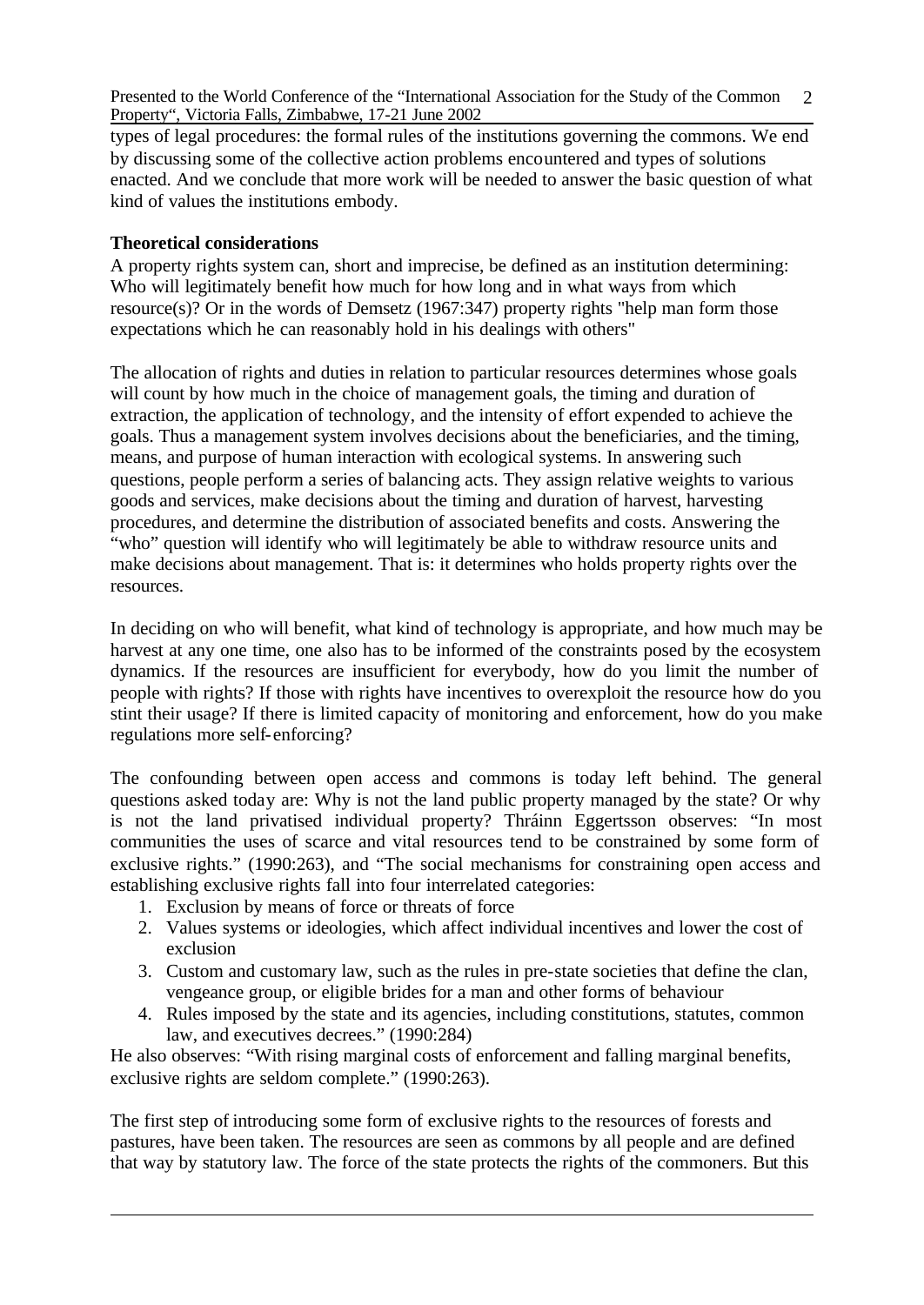force could hardly be effective unless it was supported by customary practices and ideology. As noted for Navarre above, the legislation and force of the Spanish state was not sufficient to achieve the privatisation of these lands. And in Norway, after the King sold that which was his part of the commons, the commoners and their rights of common remained. A hundred years later the democratic state recreated the commons, it did not complete the privatisation.

It will also be seen from the discussion below that the only feasible alternative to the commons is private ownership. The local state in Navarre and the state of Norway are both heavily involved as potential, de facto, or real co-owner with the group of commoners. At what point to define state ownership as opposed to commons is difficult to determine, and it is also rather uninteresting to do so, since without a proper legitimisation<sup>2</sup> it would lead to rising monitoring and enforcement costs without adding anything to the benefits.

#### **CASE I: VILLAGE COMMONS OF NAVARRE, SPAIN Historical background**

The "Fueros" of Navarre were first written down in 1155. Before that time they were customary law. They were first written down in Spanish and the name, "Fueros" means codified local customs. Also other parts of Spain had their "Fueros" written down at that time. They are comparable to the landscape laws of northern Europe, which also were being codified at about the same time.

When Ferdinand of Castile and Aragon in 1512 annexed Navarre, the people of Navarre were promised that their "Fueros" would be respected. This promise is known as the Charter of Navarre (Ley Foral de Navarra). It is the historical backdrop of the current Ley Foral (Ley 1/1973, de 1 de marzo), and in 1982 one may say the promise was renewed in "El Amejoramiento del Fuero de Navarra".

The Navarre people kept their powers of self-governance more or less intact until 1841. After 1841 the powers of self-governance were removed and returned in an on-and-off fashion. In between the spells of self-governance from the late 1840ies and far into the 1940ies the central government of Spain was trying to encourage the privatisation of all lands of Spain. In general the powers of the central government to legislate and regulate increased in most areas throughout the period. However, for the land management institutions this did not come easily. In most parts of the country the privatisation policy was fairly successful, but not in Navarre<sup>3</sup> and Galicia. The historical process of privatisation in Spain has been outlined by Iñaki Iriarte-Goñi (2000) and will not be repeated here.

Today the powers of governing the common lands are again formally acknowledged as belonging to the regional governments. The powers of the central government in land use matters are today mostly exercised through regulations on environmental matters and in areas were the Forest Administration owns the land.

 $2^2$  Compare the long process of defining new nature reserves as exclusive state property. See also the discussionin CPR Digest no 60, spring 2002.

 $3$  Between 1866 and 1935 the breakup of the commons of the municipalities of Navarra amounted to only 8.76% of the areas declared as municipal commons in 1866. But there was significant internal variation, ranging from 1.36% in Montaña, 8.7% in Navarra Media, and as much as 37.94% in Ribeira. In Ribeira most of the transfer occurred between 1910 and 1920. (Iriarte-Goñi 1996:326).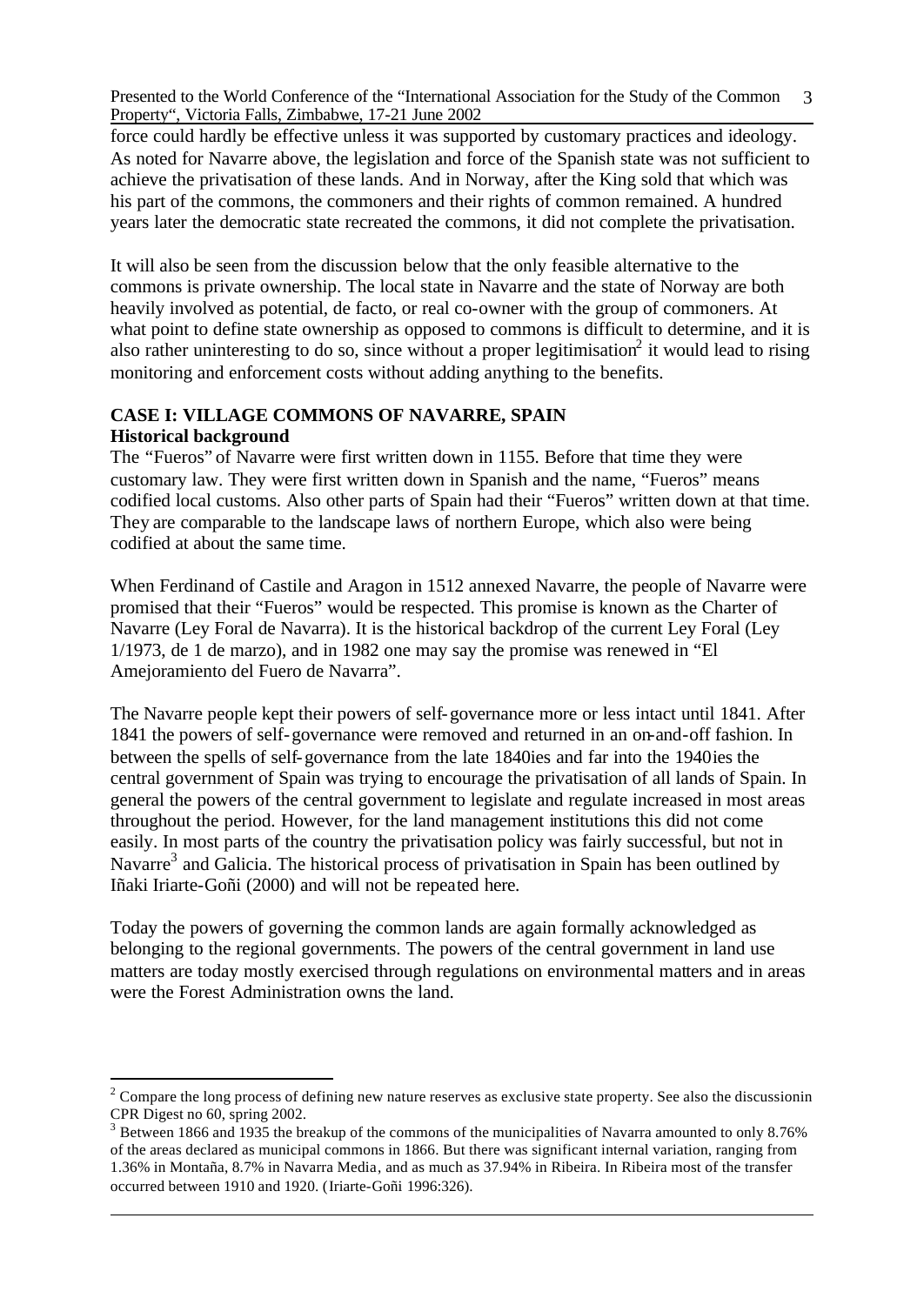However, in Navarre the many and persistent efforts to privatize lands against the will of the majority of the people have left a legacy affecting also current legislation. One may describe it as a kind of entrenchment of values, and sensitivity to all kinds of processes transferring land from the public domain to private governance. We shall comment more on this later.

## **Managers of the public lands of Navarre**

While the formal powers of managing public lands lie with the autonomous government of Navarre, legally autonomous local public bodies with varying degrees of self-determination are the executors of most of these powers. The administrative structure of Navarre consists of several types of units differing radically in size and, for most purposes, also in powers. The basic difference is between "municipios" and "concejos"<sup>4</sup> . However, in the matter of managing public lands they are equal<sup>5</sup>.

The most important local entities are the 272 "Ayuntamientos". Cities, big towns, and, in general, most "ayuntamientos" are simple  $(211)^6$ . They do not have autonomous administrative units within them. The rest of the "ayuntamientos" (61) are not simple but compound (or complex) entities consisting of a number of different types of autonomous public bodies. Most typically these are among the 365 "concejos"<sup>7</sup>, villages recognized as public bodies. The "concejos"<sup>8</sup>, derive their legal standing not only from public law, but also, and primarily, from old customs as recognized by the civil law. The land areas governed by these smaller public bodies do not have to add up to the total area of the "ayuntamiento". Also, there may be villages not recognized as municipal bodies. Thus many "ayuntamientos" will have the same responsibilities for common lands as the "concejos".

j

- Las juntas organismos relacionados con la gestión de montes y pastos comunales." (see http://www.cfnavarra.es/FUEROSEXPO/tema12.htm).

<sup>&</sup>lt;sup>4</sup> Municipios: son las entidades locales básicas en que se organiza territorialmente la Comunidad Foral de Navarra. Concejos: son entidades locales enclavadas en el término de un municipio, con población y ámbito territorial inferiores a éste, con bienes propios y personalidad jurídica para la gestión y administración de sus intereses en el ámbito de las competencias atribuidas a los mismos por la legislación vigente.

 $\langle$ http://www.cfnavarra.es/WebGN/sou/navarra/ar/ayunta0.htm><br>
<sup>5</sup> In the legislation the commons of the "concejos" are defined as public property and not seen as different from public lands owned by the "Ayuntamientos", "Distritos", "Valles", or other public bodies. The legislation on the property of Navarre local authorities just refers to unspecified local government entities by the expression "local entities of Navarre" (las entidades locales de Navarra): see "Ley Foral 6/1990, de 2 Julio. Régimen de la Administración Local de Navarra" and "Ley 1/1973, de 1 de Marzo, Por la que se Aprueba la Compilación del Derecho Civil Foral de Navarra".

 $6$  "Actualmente, de los 272 ayuntamientos navarros, mayoría (211) son simples, pero existen 61 municipios compuestos que agrupan un total de 364 concejos, así como entidades tradicionales y específicas de Navarra. El Fuero navarro se rige por los principios de subsidiariedad - una entidad de orden superior no debe interferir en otra de orden inferior – pero si es necesario cabe la ayuda entre entidades.

Otras entidades locales que se articulan en Navarra son :

<sup>-</sup> Las cinco merindades históricas (Pamplona, Tudela, Estella, Sangüesa y Olite) reconocidas en el Amejoramiento como una subdivisión territorial aunque carecen de competencias.

<sup>-</sup> Las mancomunidades, o unión de entidades locales con fines concretos se ocupan de gestionar servicios.

<sup>7</sup> According to http://www.cfnavarra.es/WebGN/sou/navarra/ar/ayunta0.htm there are, as of 1-1-2002, 365 concejos in Navarre

<sup>&</sup>lt;sup>8</sup> Together with several other specially recognized bodies, among them "La Comunidad de Bárdenas Reales de Navarra, la Comunidad del Valle de Aézcoa, la Mancomunidad del Valle de Roncal, la Un iversidad del Valle de Salazar y el resto de corporaciones de carácter tradicional titulares o administradores de biene comunales existentes a la entrada en vigor de esta Ley Foral", Article 3c of the 1990 "Ley Foral 6/1990, de 2 Julio. Régimen de la Administración Local de Navarra" , also see "Ley 1/1973, de 1 de Marzo, Por la que se Aprueba la Compilación del Derecho Civil Foral de Navarra", §1, Ley 43 in Alonso Olea et. al. (eds.) 2000:28;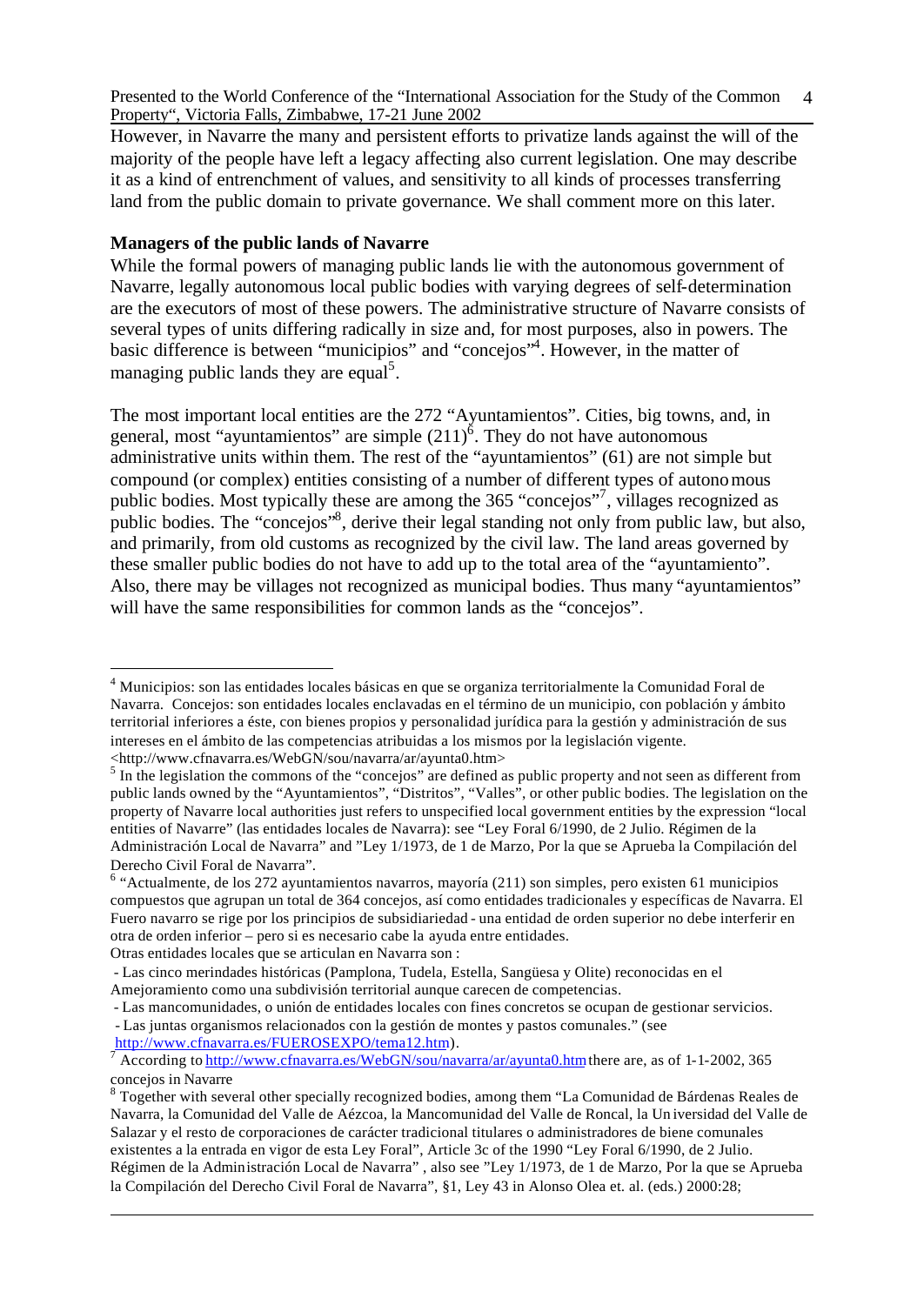The existence of "concejos" as legally recognized administrative units grows directly out of the need for a legally recognized administration of the village commons: the public lands now recognized as owned by these villages<sup>9</sup>.

The "concejos" can be very small. The minimum requirement is 15 permanent residents and three families<sup>10</sup>. We shall limit our investigation to such village commons as those owned by the municipal "concejos" even though the state of Navarre (Comunidad Foral de Navarra), the "ayuntamientos", the "valles" and the "distritos" also own public lands governed by the same legislation.

## **Property rights to land in Navarre**

The legislation of Navarre recognizes two types of property in land: public property and private property. However within each class there are several varieties. This means that the rules governing the various types of public property vary systematically.

Those lands classified as public property can usefully be divided into

- Lands governed by the Spanish state (mainly forest land, the high mountains, and areas set aside for nature protection). Currently there are no such lands in Navarre.
- Lands governed by the Navarre state (forest land and areas set aside for nature protection)
- Commons (mainly agricultural and forest land owned by local public bodies)
- Public lands at levels used for special purposes such as streets, roads, railroads, parks, schools, hospitals, and other types public goods or services.

In Navarre the bulk of the non-arable lands are commons. Even in relation to the total surface of Navarre, the common lands amount to as much as 47%. The distribution is skewed. Most of the commons are located to the north and east. Here we find several municipalities where more than 2/3 of the surface is held in common.

#### Table 1.1 Ownership of land in Navarre<sup>11</sup>

| Owners                                                             | Area in ha | Area in |
|--------------------------------------------------------------------|------------|---------|
|                                                                    |            | %       |
| Private owners and Navarre government                              | 552.100    | 52,98   |
| Commons owned by Consejos (villages) and                           | 411.000    | 39,44   |
| Ayuntamientos (municipalities)                                     |            |         |
| Land owned in common by Montes Comunidad Foral, Facerías, Bardenas | 79.000     | 7,58    |
| TOTAL area                                                         | 1.042.100  | 100,00  |

 $9$  Here and later "village" will be taken to mean an incorporated "concejo".

<sup>&</sup>lt;sup>10</sup> Art 37.2 in Ley Foral de la Administracion Local de Navarra

<sup>&</sup>lt;sup>11</sup> Figures were provided by Srta. Nuria Oses Eraso, Departemento de Economía, Universidad Pública de Navarra. Also see Samanes 1995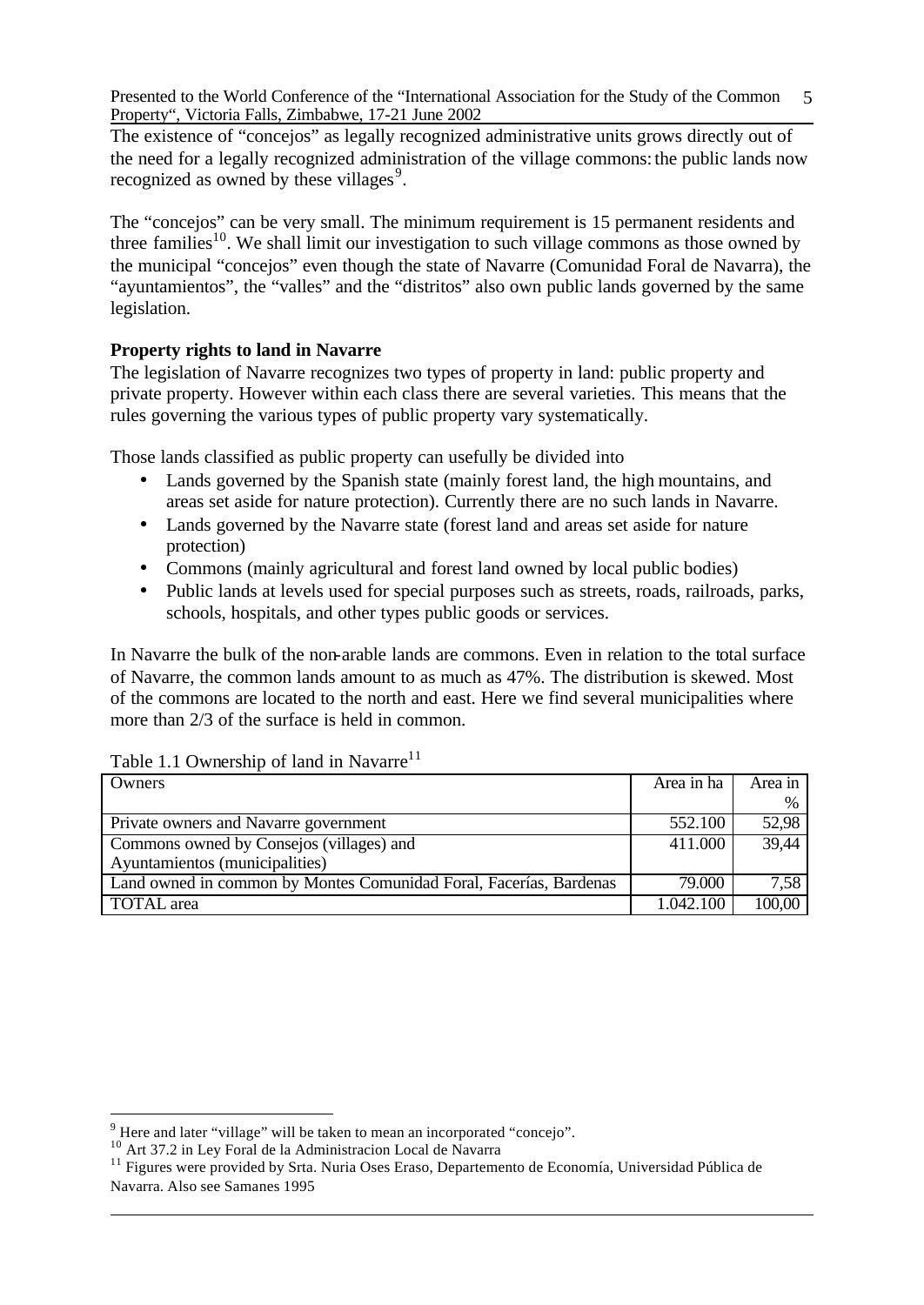## **The property of local authorities in Navarre <sup>12</sup>**

Local authorities may hold three types of property: public property, community property and private or patrimonial property (Ley Article 97.2). The village commons are of course community property ("bienes comunales"). But for community property it is said that it shall be treated according to the rules for public property unless something else is positively stated in the legislation on community property (Ley Article 99.2). The exact implications of this paragraph are at the moment of writing unclear<sup>13</sup>. But a reasonable interpretation might be that the residual<sup>14</sup> is defined as public domain property with the state of Navarre as the owner.<sup>15</sup>

The law on local authority property, the Ley, is concerned with the long-term status of the commons owned by the villages and for which purposes and how it is exploited. It defines the commons as public property and in the cases where the Ley does not specify rights and duties the legislation on public property obtains. In matters not covered by the Ley village authorities have the power to decide what to do with their property subject to other relevant legislation<sup>16</sup>. In most matters the Ley is fairly specific about what has to be done and how it should to be done. In some matters the Ley presents a framework that needs specification. Some of this is provided in the accompanying Regulations. But many specifications have to be done by the villages.

The village commons is for the use and enjoyment of all the residents of the village. The Ley specifies residence requirements<sup>17</sup> to be fulfilled to qualify for such use and enjoyment as the

<sup>12</sup> "Navarre Law 6/1990 of 2 July, on local administration of Navarre", the part concerning local authority property is available at http://www.cfnavarra.es/agricultura/legisla/1 LF Admon Local.html. This is an excerpt containing the paragraphs relevant for the management of common property, prepared by the Ministry of Agriculture, Livestock Farming and Food ("Departamento de Agricultura, Ganadería y Alimentación"). The excerpt will henceforth be referred to as the "Ley". Also see "Regulations on Local Authority Property in Navarre", Decree 280/1990 of 18 October, available at http://www.cfnavarra.es/agricultura/legisla/2\_Rglto\_bienes.html. Also this reference is an excerpt containing the paragraphs relevant for the management of common property, prepared by the Ministry of Agriculture, Livestock Farming and Food ("Departamento de Agricultura, Ganadería y Alimentación"). This excerpt will henceforth be referred to as the "Regulations".

j

 $17$ To benefit from the commons there are 4 qualifications to be fulfilled. The beneficiary must

- 1. Be an adult person or emancipated minor or legally eligible,
- 2. Have been in the register of inhabitants between 1 and 6 years (authors comment: exact residence requirement is a matter of local choice),
- 3. Reside in the municipality at least 9 month each year, and
- 4. Not be in arrear with payment of taxes.

It has been discovered two possibly problematic differences between the text published on the web and the text published on paper. Article 103.4 in the web version uses the term "usurpatión" while the paper version consulted says "usucapión". Article 140.6 in the web version uses the term "claúsula de revisión" while the paper version consulted says "claúsula de reversión". The paper version is confirmed as correct (Álvarez 2002).

 $13$  It has been reported that in one village commons the growing number of urban mushroom pickers caused the villagers to put up signs warning off the would be mushroom pickers. Some of these took the case to court and the village was sentenced to remove the signs. The court case has not been verified. Hence, the reasoning in the sentence is unknown. But it follows from defining mushrooms as public domain property.

 $14$  The residual is that which is left of goods in the village commons after all the goods positively described by the law is accounted for

<sup>&</sup>lt;sup>15</sup> And following this line of reasoning to its end: If the villages own the ground, the definition of the residual of the community property as public domain property makes the residual goods of the commons into a rights of common for the inhabitants of the state. Alternatively, if also the ground is public domain property it will make the positively described rights of the villagers into rights of common.

<sup>&</sup>lt;sup>16</sup> Article 139 of the Ley.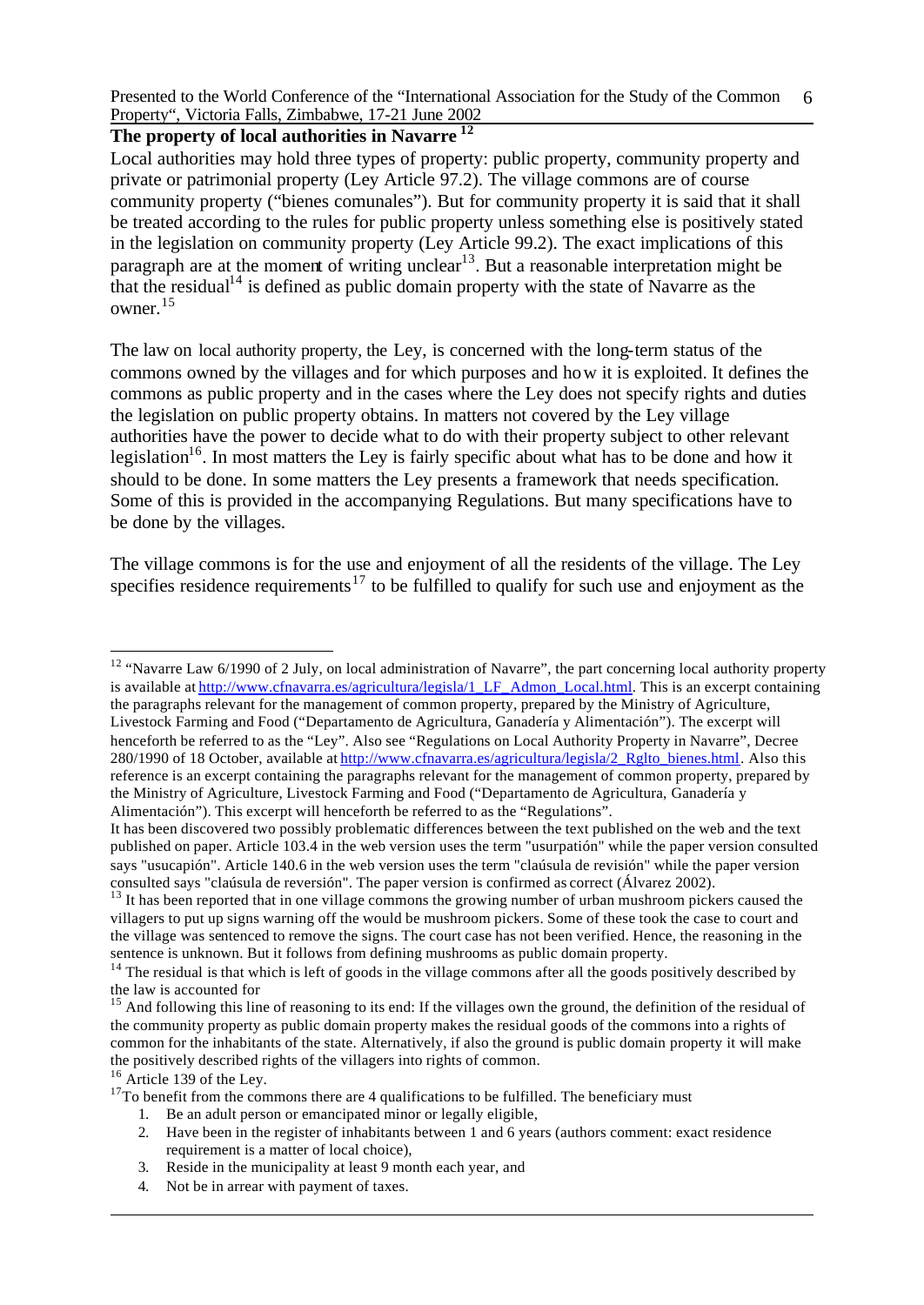law stipulates. The village authorities are also charged with a duty to ensure that the common lands enter into production, are improved, and that they are optimally exploited.

The Ley stipulates three major ways of exploiting the lands:

- As cropland,
- As pasture, and
- As a source of wood and timber.

In addition the Ley mentions hunting, which is heavily regulated by Navarre, Spain and EU; and quarries, which will be regulated by case specific rules made by the village authorities. For each type of major exploitation the Ley stipulates three modes of allocation to beneficiaries (Table 1). The three modes are prioritised.

The classification of resources is standard. The interesting aspects of the usage of the village commons are found in the modes of allocation, in particular the detailed rules directed at redistribution effects, and the uses of auctions to find the market price of the resource or maximise its monetary return. It is also interesting to note that redistribution is a major concern for allocation of agricultural land, and for wood and timber rights, but only marginally so for pasture<sup>18</sup>. For pasture the customary uses take precedence.

|                            | <b>Mode of allocation</b>    |                              |                   |  |  |
|----------------------------|------------------------------|------------------------------|-------------------|--|--|
| <b>Type of</b>             | First priority               | Second priority              | Third priority    |  |  |
| exploitation <sup>19</sup> |                              |                              |                   |  |  |
| Crop production            | Redistributional             | Direct leases to             | Public auctioning |  |  |
|                            | exploitation by inhabitants  | inhabitants                  | of leases         |  |  |
| Pasture                    | Direct leases to inhabitants | Leases based on              | Public auctioning |  |  |
|                            |                              | customary rules              | of leases         |  |  |
| Wood and timber            | Redistributional             | <b>Exploitation</b> based on | Public auctioning |  |  |
|                            | exploitation by inhabitants  | customary rules (but         | of exploitation   |  |  |
|                            | (but not for sale)           | not for sale)                | rights            |  |  |

**Table 1 Exploitation of village commons in Navarre** 

#### **First priority exploitation of cropland**

l

The village is charged to allocate at least 50% of its cropland to the first priority mode of exploitation. To qualify for allocation a person must fulfil the residence requirements and "have income for each member of the family unit below 30% of the national minimum wage or total income of the family unit below one and a half times this wage." (Ley, article 145.1). If a family has members with physical or mental incapacities they are stipulated to have an income of 60% of the national minimum wage. The local authorities have to determine how to measure income and they have to determine the size of a plot needed to generate an income of 50% of the national minimum wage. Those qualifying for first priority allocation will be awarded areas as a multiple of this standard plot and according to family size. The contracts will run from 8 years and up to the working life of the crop plants. The rent to be paid is

Thus there is not quite identity of inhabitants and beneficiaries. The seniority clause will probably help towards building trust and reputation among the users of the commons. Completely unknown players may not enter the  $\frac{1}{18}$ 

Noting is said in the Ley but see regulations articles 192 and 201a.

<sup>&</sup>lt;sup>19</sup> The village authorities have the power to define the type of use suitable for various areas. It is not to be expected to find all types of lands in all villages.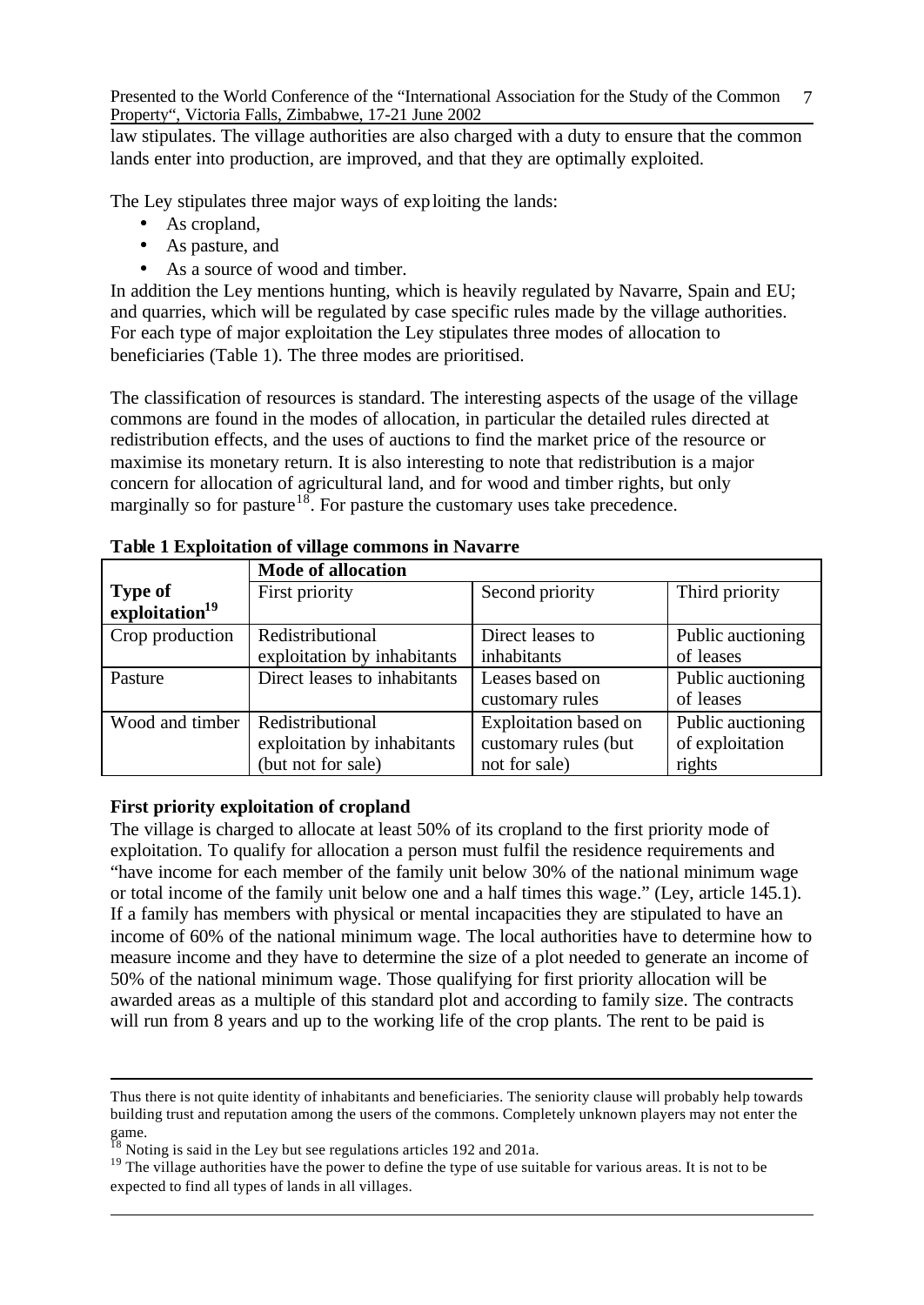limited upwards to 50% of the going rent for similar lands and downwards to the costs of the local authority.

Concerning the organisation of the exploitation the Ley stipulates that the plots have to be cultivated "directly and personally", and sharecropping and transfer of crop to others is forbidden under pain of being immediately dispossessed of the lease and being fined a sum equal to the profits obtained from the deal. It is worth noting that organising the exploitation through participation in a collective (or cooperative) exclusively consisting of persons fulfilling the conditions for exploitation awards will count as "direct and personal" exploitation.

#### **Second priority exploitation of cropland**

Land left from the first priority allocation can be leased directly to inhabitants at a rent no less than 90% of the going rent for similar land. The size of the allocations will be inversely proportional to the net income of the persons being awarded the plot. Also these persons have to cultivate the land directly and personally.

#### **Third priority exploitation of cropland**

If there is land left over from first and second priority allocations, the village authorities will proceed to lease it through a public auction.

## **Allocation of pasture**

The detailed regulation in the Ley of how to allocate cropland to achieve compensatory income distribution contrasts with the broad guidelines of how to allocate pasture. The Ley does not say anything about compensatory allocations. However, the Regulations accompanying the Ley, provides the admonition that "Family units with lower total income will be considered to have preferential rights" (article 201a). But this is only relevant in case there is too little pasture to feed the livestock of the village (regulations article 192).

There are no clear distinctions between direct leases to inhabitants and traditional customs. Auctions are used, as for cropland, only if there is pasture left over from direct/ customary allocations. Allocations can be done only to persons fulfilling residence requirements, leases can be awarded for periods between 8 and 15 years, exploitation have to be direct, and no subletting is allowed. Some areas, up to one fifth of the municipal pasture, may be reserved for annual leases in case new beneficiaries appears (residence requirement will give some advance warnings). The rest is basically left to the village authorities to determine in their bylaws.

The regulations provides details and further guidelines both on procedural questions, such as on the requirement to publish information about reserved areas and pastures for lease, the allowed types and required rotations of livestock, valuations of grassland, periods of usage, sanctions, etc., and also on some substantive issues such as how to optimise the return from the pasture by allowing entry of extra livestock in cases of over-production of fodder. However, the extra income falls to the local authority, not the leaseholder.

#### **Exploitation of wood and timber**

The exploitation of the forests of the village will be done according to the technical and professional prescriptions of the Department of Agriculture, Livestock, and Forestry after prior authorisation from the Administration of Navarre.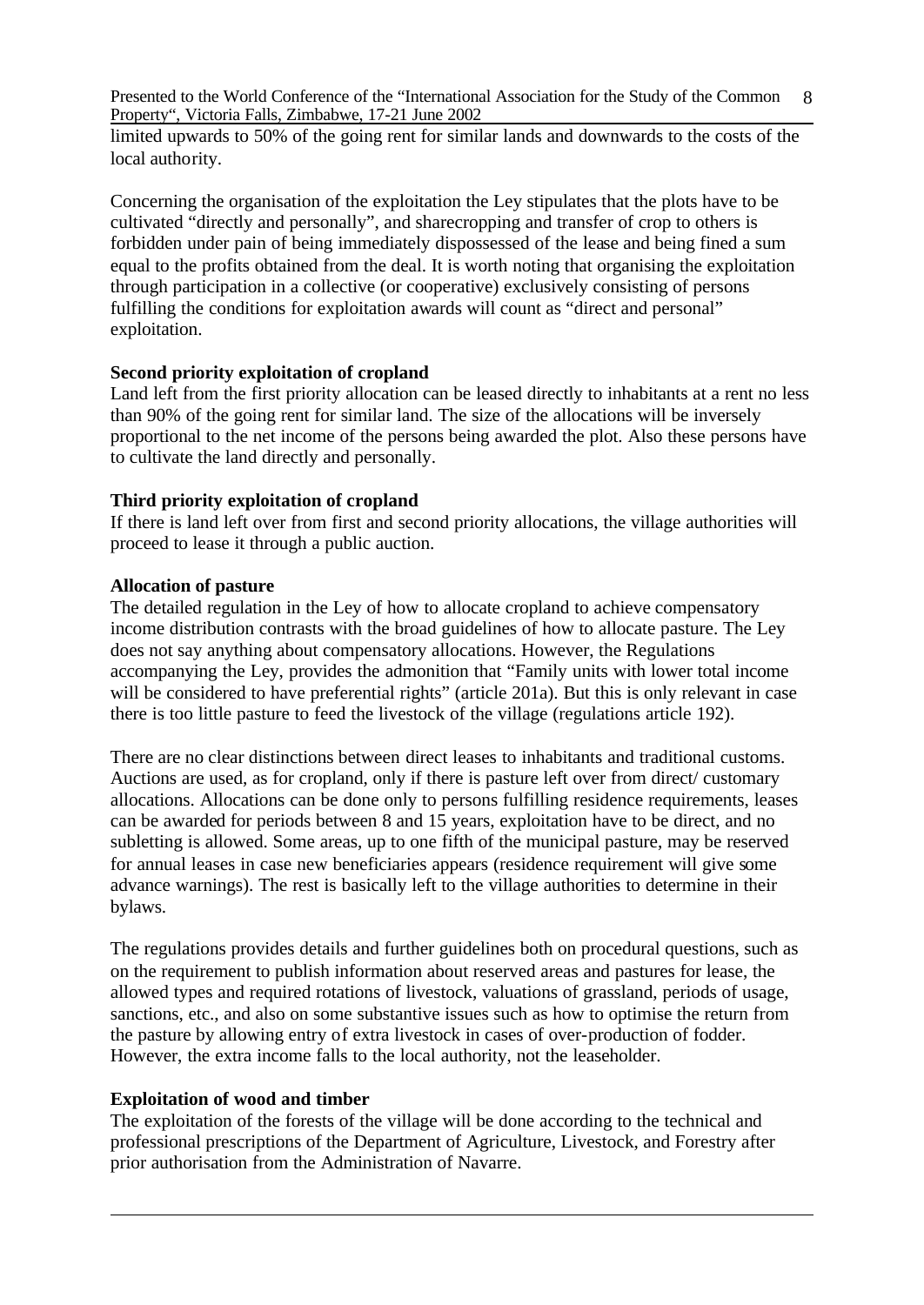Local authorities manage, according to local customs, the exploitation of the forest for firewood under two stipulations: 1) that the areas to be exploited have to be approved by the Administration of Navarre, and 2) that the firewood cannot be sold.

Customary exploitation of forest areas (again requiring the approval of the Administration) can to be awarded only to persons fulfilling residence requirements and then only according to the rules of redistribution mentioned under first priority exploitation of cropland<sup>20</sup>. But the actual appropriation of forest products cannot be done in isolation as the cultivation of the cropland could be. It has to be done jointly. To achieve this the Ley stipulates that the exploitation will be sold in an auction and the proceeds from the auction (minus the cost of the auction), rather than the right to cut timber will be handed over to those who were allocated the benefits originally.

#### **The impact of history**

l

The legacy of a century of privatisation efforts shows in the Ley. It obviously hides behind the very definite statement of Article 100: "Public and community property is inalienable, imprescriptible, non-seizable<sup>21</sup>, and not subject to any internal tax." And as if that is not clear enough it is added: "Community property will not undergo any change in its nature and legal treatment, whatever the form in which it is used and enjoyed" $^{22}$ . But history is more clearly visible in a couple of other paragraphs.

Article 111 refers oblique ly to "unduly lost property" and how to recover it. However, the idea of "unduly lost property" would seem strange without the history of forced privatisation $23$ .

Articles 118 and 173 refer to "fern covered hills" ("helechos") in ways that would seem to be designed to further their reversion or re-inclusion to the community property. The fact that these fern covered hills are given attention at all is understandable only in view of the historical process. The ferns were in earlier times cut, dried, and used as something cattle could lie on during the wet cold season. Besides improving the health of the animals it also made a valuable contribution to the amount fertilizer available. Individuals were awarded rights to exploit the ferns of specific hills. In the years of privatisation these rights of exploitation were often used as pretext to register the hills as private property. Several court cases have been fought over this. In most cases the villages won and had the land returned to them. But apparently, still, when this Ley was enacted in 1990 it remained a sensitive issue. Also other rights encumbering public or community property are assumed to be or in the process of being extinguished, one way or another (Ley, article 119).

<sup>&</sup>lt;sup>20</sup> The rules about "standard plot" are a bit different, and there is an upper limit on the area that can be allocated. Its productivity cannot exceed 25% of the annual productivity of the forestland.

 $21 \text{ Im}$  Imprescriptible means that the land cannot be taken by adverse possession (long time usage in good faith), non-seizable means that it cannot be taken through legal action like expropriation.

 $^{22}$  However strongly this paragraph is worded there are, of course, procedures to take community property out of its status and into other uses (Article 140). In some ways the wording reminds one of the pre 1992 rule of the Norwegian law: "The King's Commons shall remain as they have been of old, ... ". The rule never prevented the commoners from changing them if they found it to their advantage. But it could, sometimes, be used to stop any particular person - even the King - from encroaching on the rights of others.

 $3$  Also in Norway there are current legal battles over "unduly lost property". But here it is private citizens who are suing the state to recover rights they say the state usurped in the seventeenth century. More of this later.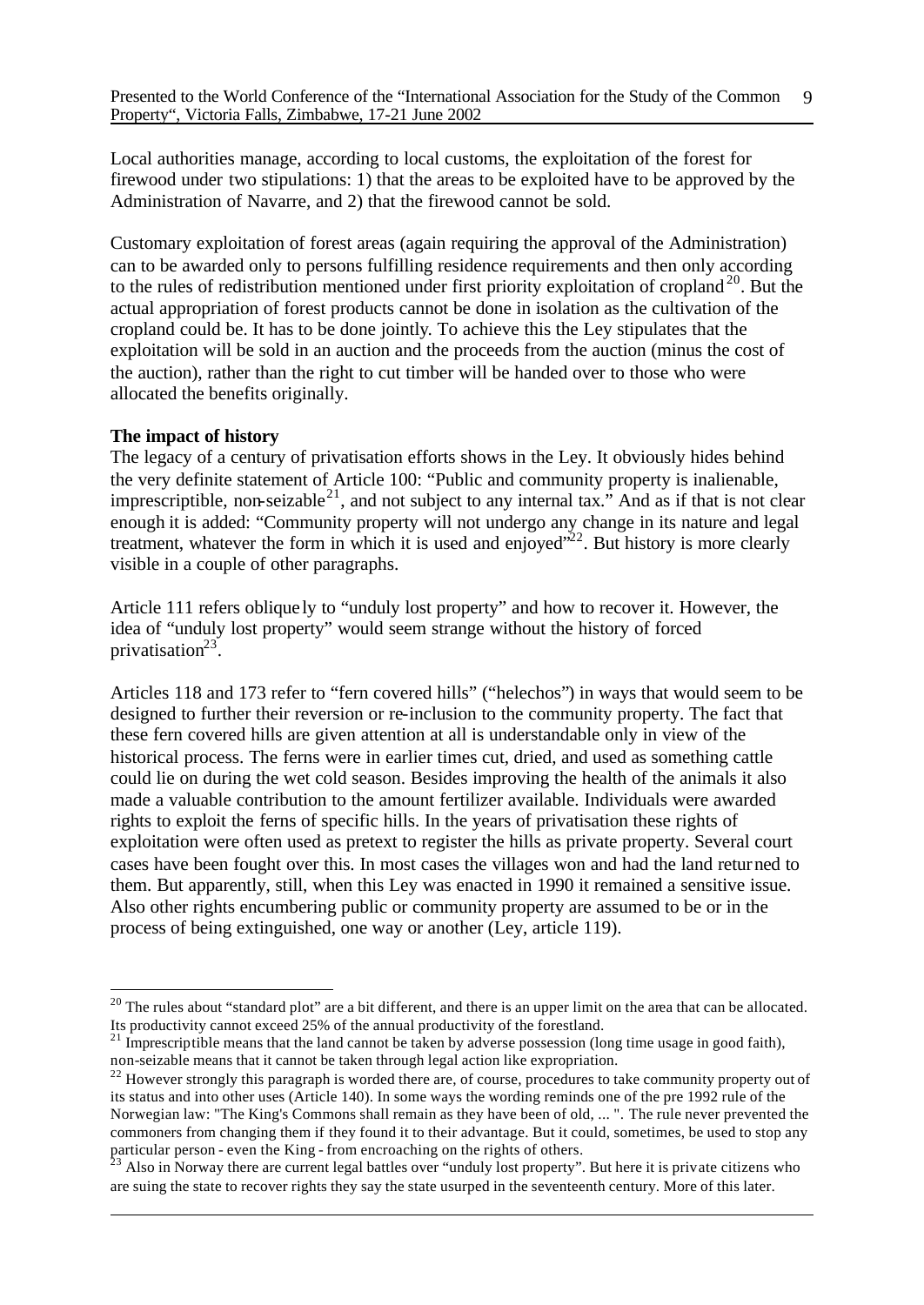The other side of history lies in the development of the usage of auctioning and compensatory distribution of benefits. Exactly when these elements were introduced to the legislation has not been investigated. But the practice is older than the current law. Auctioning was previously used only for forest products. Its use in the allocation of cropland and pasture is more recent.

## **Summary**

l

The current legislation on the village commons of Navarre exhibits several interesting features.

- Their definition as public property entails that residual rights belong in the public domain. In many ways this would seem to have the same consequences as the all people's rights in Norway and Sweden (except that these rights also apply to private lands in these countries). But it also means that any genuinely new type of exploitation will be the property of the people of Navarre rather than the local community.
- The emphasis on compensatory distributional processes for the allocation of benefits from the commons and the usage of auctions to find price levels and maximise income. This is emphasised also in older rules.
- The usage of auctioning to establish price levels and maximise income from certain assets. Previously auctioning was used for forest products. Now its use has been extended to cropland and pasture.<sup>24</sup>
- The strong rules designed to recover lands or rights "unduly lost" during the privatisation process. These speak of strong feelings of community both at the village level and at the state level (Navarre) with concomitant animosity towards those who took advantage of the central policy of privatisation in its various forms. The mostly successful defence of the village commons, particularly in the middle and northern part of Navarre, must have strengthened the feelings of community, and, it would seem, generated an institutional structure much more conducive to collective action than for example in Norway.

#### **CASE II: THE COMMONS OF NORWAY Historical background**

The Norwegian landscape laws were in 1274 replaced by a common law code. During the unions with Denmark  $(1380-1815)^{25}$  and Sweden (1319-1363, 1814-1905), the rules governing the utilization of the non-arable rural lands called commons (or the King's commons) were basically the same until 1857 even though important amendments were introduced, and the area covered by the rules much diminished. In 1857 new legislation on forest commons, by today rewritten several times, lastly in 1992, defined 3 types of commons: state commons, bygd commons, and private commons. The last type is now mostly extinct<sup>26</sup>. The 1857 legislation were written to accommodate the many changes in actual

 $24$  Narpat Jodha (2002, personal communication) reports that he 20 years ago encountered the usage of auctions in Indian villages in two ways:

<sup>&</sup>quot;1. Rights to collect cow dung for making dung cake (fuel) from village commons were auctioned, and the competitors were village poor mainly. This was done annually. This was a practice in Dry zone of Rajasthan state.

<sup>2.</sup> The mature trees from the catchments of common tanks, watering points (CPRs) were auctioned when the village needed money for some community construction etc. I saw this practice in the villages of Rajasthan and Gujarat."

<sup>&</sup>lt;sup>25</sup> The law of 1274 was in 1687 replaced by a new law code, but the rules governing the commons were mostly kept unchanged.

 $26$ <sup>26</sup> The act from 1857 on forest commons introduced a management system for forest commons other than state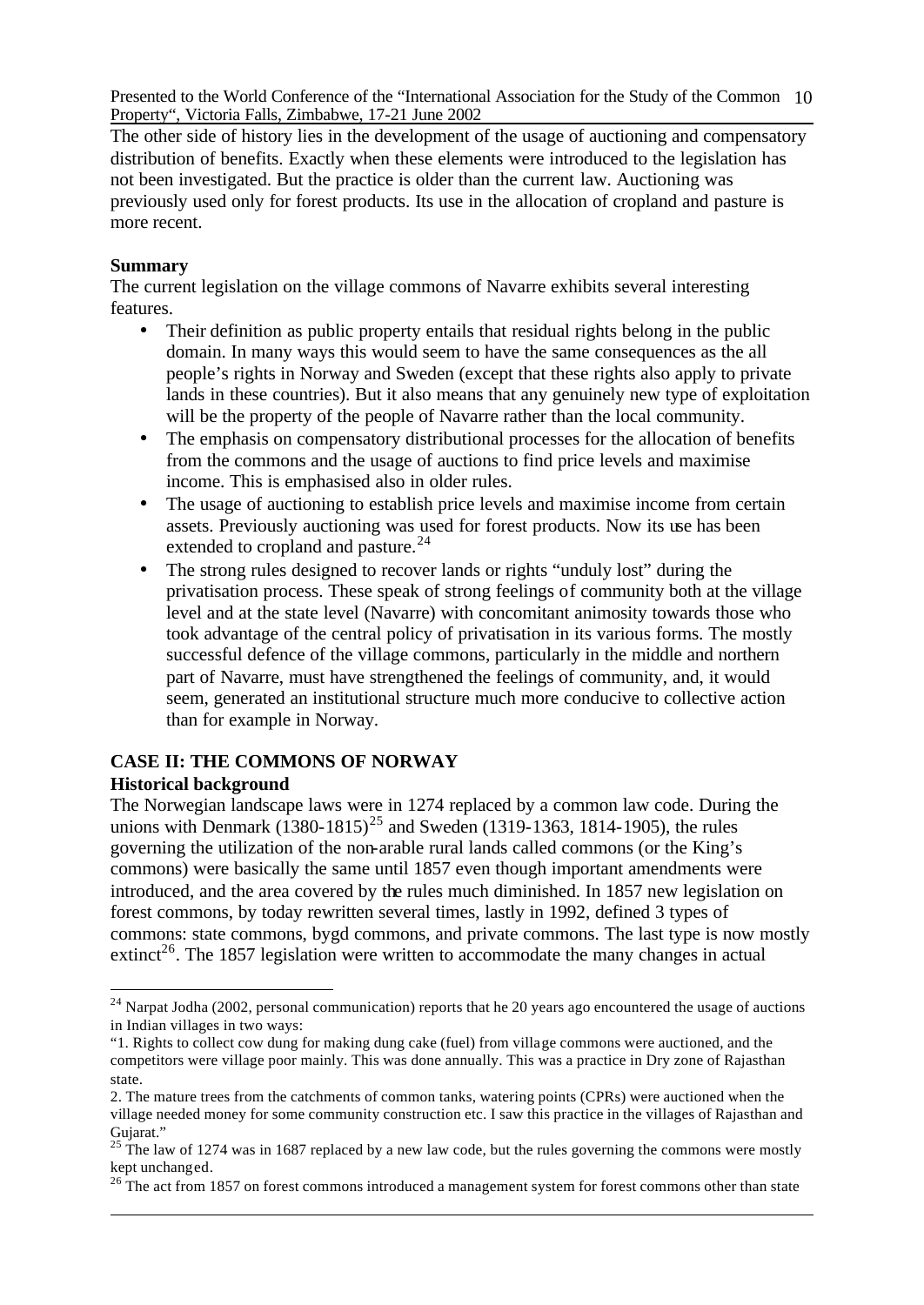usage of the old commons areas caused by the sale of commons to private interests. The King's decision to "privatise<sup>27</sup>" the "King's commons" had repercussions on several levels. The King could sell only what was his: the ground and the remainder. He could not sell the rights of common. The rights of common remained (in theory) undisturbed. The fallouts from these sales are felt even today<sup>28</sup>. Besides creating new legal realities, the sales also initiated intensive exploitation processes of the forests followed by efforts at rectifying the ensuing deforestation (Solnørdal 1958:43-46).

By the mid nineteenth century many farmers had come to see themselves as owners of parts of the old commons, not just customary users. The new legislation recognized that in many cases those with rights of common (or a subgroup of them) had come to be seen as owners of the ground (and then also the remainder after the rights of common were accounted for). This seems to have come about in three ways:

1) Through the recognition that long use of a part of the King's commons in other ways than what was implied by the rights of common, defined property rights to the ground for the users (adverse possession), or

2) Through buying of a part of the King's commons from the Crown during the periods of sales, or

3) Through buying the ground from the investors the King first sold it to after they had taken out the timber.

In the legislation these new realities were organized into three types of entities based on ownership of the ground. If those who had bought the ground represented more than 50% of those with rights of common the area burdened with rights of common would be known as "bygd commons"<sup>29</sup>. If they were fewer than 50% they were called "private commons". The rest of the King's commons are today known as state commons.

j

 $27$  The relationship between what we would call the King's private property and the extent of his control over the property he managed as the sovereign is an interesting topic. The expression «the King's commons» should not be taken to mean anything like his private property. In Denmark-Norway the distinction between the private property of the king and the property of the sovereign was kept clear. It is also clear that the sovereign throughout the centuries after 1687 rather consistently worked to increase the share of profit falling to the state to the detriment of the commoners. It also seems clear that the Swedish king had more success in this than the Danish-Norwegian king during the important 18th and 19th centuries.

 $^{28}$  For example, the case of Skjerstad was judged in the special court on the mountains in Nordland and Troms 26 April 1990, and in the High Court of Norway 19 November 1991 (Norsk Retstidende Vol 156, 1991 part II: 1311-1334). The origin of the case can be traced to 1666. In 1666 the Crown sold its lands in Nordland and Troms to Joachim Irgens, but already in 1682 they were bought back. This sale was in the 19th century used as argument for the stipulation that the state lands in Nordland and Finnmark were not state commons. The conclusion of the Skjerstad judgement, crudely put, is that while the state lands of Nordland and Troms today must be considered to be state commons, the injustices done during the preceding 200 years by preventing the local population from enjoying their former rights of common, has removed all rights of common except the rights of pasture which. The right to pasture has been exercised all the time. The legal doctrine of adverse possession ("Usucapíon") reigns supreme.

 $29$  The denotation "bygd commons", however, is older. Tank (1912) traces the expression to the middle of the 18th century.

commons. In an act from 22 June 1863 on forestry, private commons were required to go through a land consolidation process dividing the forest area between the owners of the ground and the commoners. If an area was left with rights of common, it became a bygd commons. All private commons where the rights of common included rights to timber and fuelwood, are believed to have been dissolved in this way. However, there exists private commons with rights of common to pasture, fishing and hunting of small game. One such, Meråker almenning, is discussed in NOU 1985:32, pp.36-38. Presumably there are more of them. How many is not known and the acts enacted since 1863 have to an increasing degree disregarded their existence, since their significance was declining.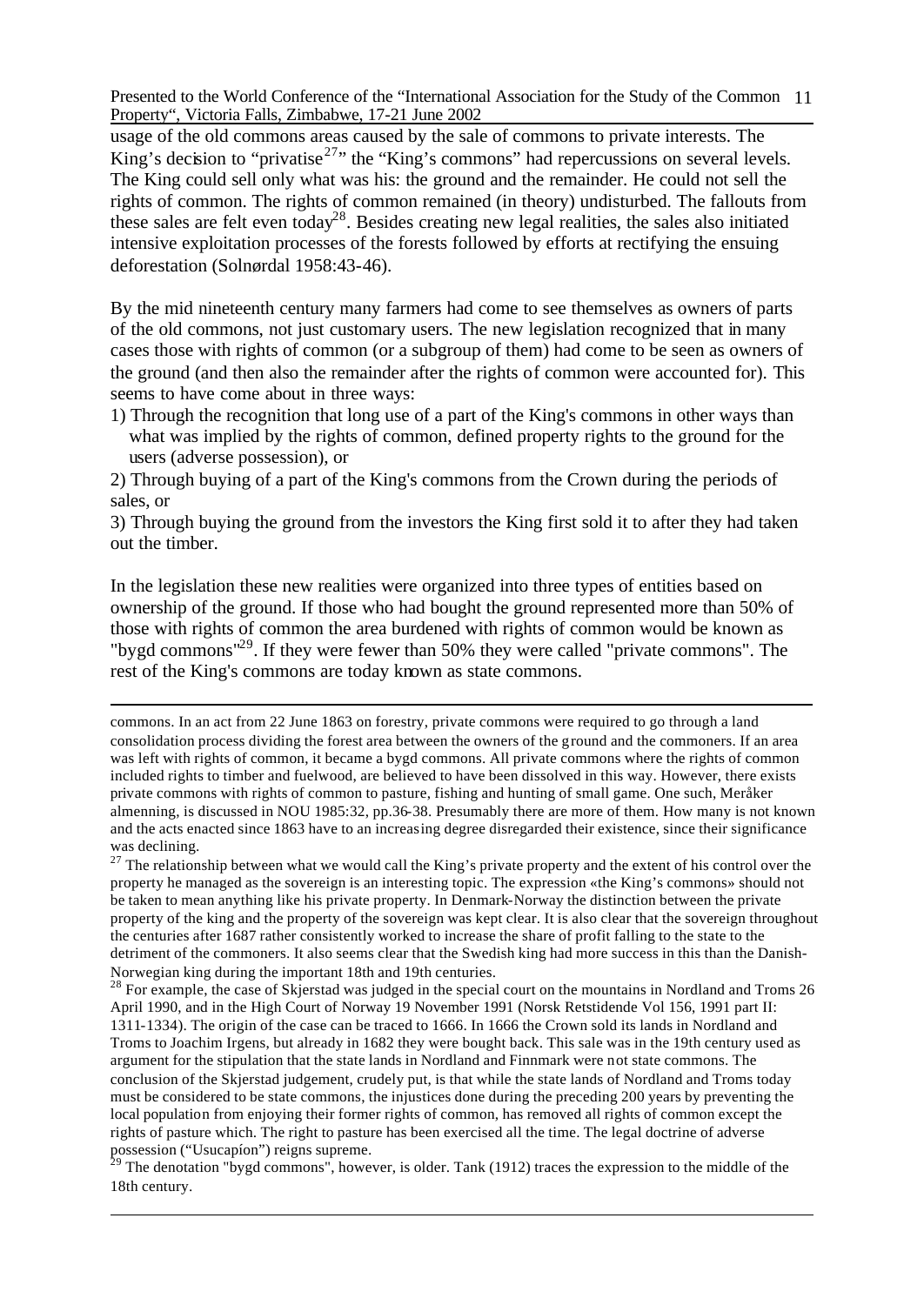## **Managers of public lands in Norway**

The proximate responsibility for managing land is in Norway allocated to the (legally recognized) person owning the ground and remainder. The ultimate responsibility lies with the state. For the lands owned by the state the management responsibility has been delegated to a specially created company, Statskog SF. This company holds title to all state commons and takes care of the material interests of the state in relation to commoners in their exercise of their rights of common. Some municipalities own non-arable lands, mostly forest. The municipal council manage such areas, as they want to. Even though the areas are public lands, no special rules obtain, and they are subject to all legislation relevant for such lands (forest or other non-arable). But for both state commons and bygd commons special rules supplant, supplement, and modify the ordinary ownership rights.

## **Property rights to land in Norway**

Basically, the institutions governing the use of lands are differentiated along a division of public vs. private owners of the ground on the one hand, and on the existence of rights of common on the other. A third important differentiation is whether rights are attached to persons or to cadastral units (rights appendant). All rights of commons except hunting and fishing rights are attached to cadastral units, meaning they cannot be alienated separately from the farms or herding units (for reindeer herding  $Saami^{30}$ ) they are attaching to.

In Norway the lands which reasonably can be classified as commons, can be divided into 6 classes and comprise in the order of 1/3 of the surface of mainland Norway. Of the 6 classes in table 2 the class of Farm commons<sup>31</sup> is not in Norway recognized as "true commons" since there are no rights of common on these lands (except where they are located within the reindeer herding areas), and since they are owned in common and not jointly as the "real" commons. The two next classes, the private commons and the bygd commons have been defined above (note 27). The difference between the state commons in the north and south of Norway is still significant. Only recently were the state lands in Troms and Nordland recognized as state commons at all (see note 29 above). The main difference is in the structure of management. The legislation governing the state commons of southern Norway does not apply to northern Norway. The state lands of Finnmark may also be destined for a change in status. A government report has proposed to transform them into a special type of local commons (see Austenå 1998). The proposal was presented in 1994. Since then nothing has happened. But the strong wish of the Saami population to have more power over the resources they depend on, has not disappeared. The proposal will not be forgotten.

<sup>&</sup>lt;sup>30</sup> Within areas defined as reindeer herding areas, without regard to land ownership, the herding units of the Saami hold rights of common to pastures and other resources, including wood, hunting, and fishing, needed in their industry.

<sup>&</sup>lt;sup>31</sup> Called "sameige mellom bruk" in Norwegian, see also Sevatdal 1998:150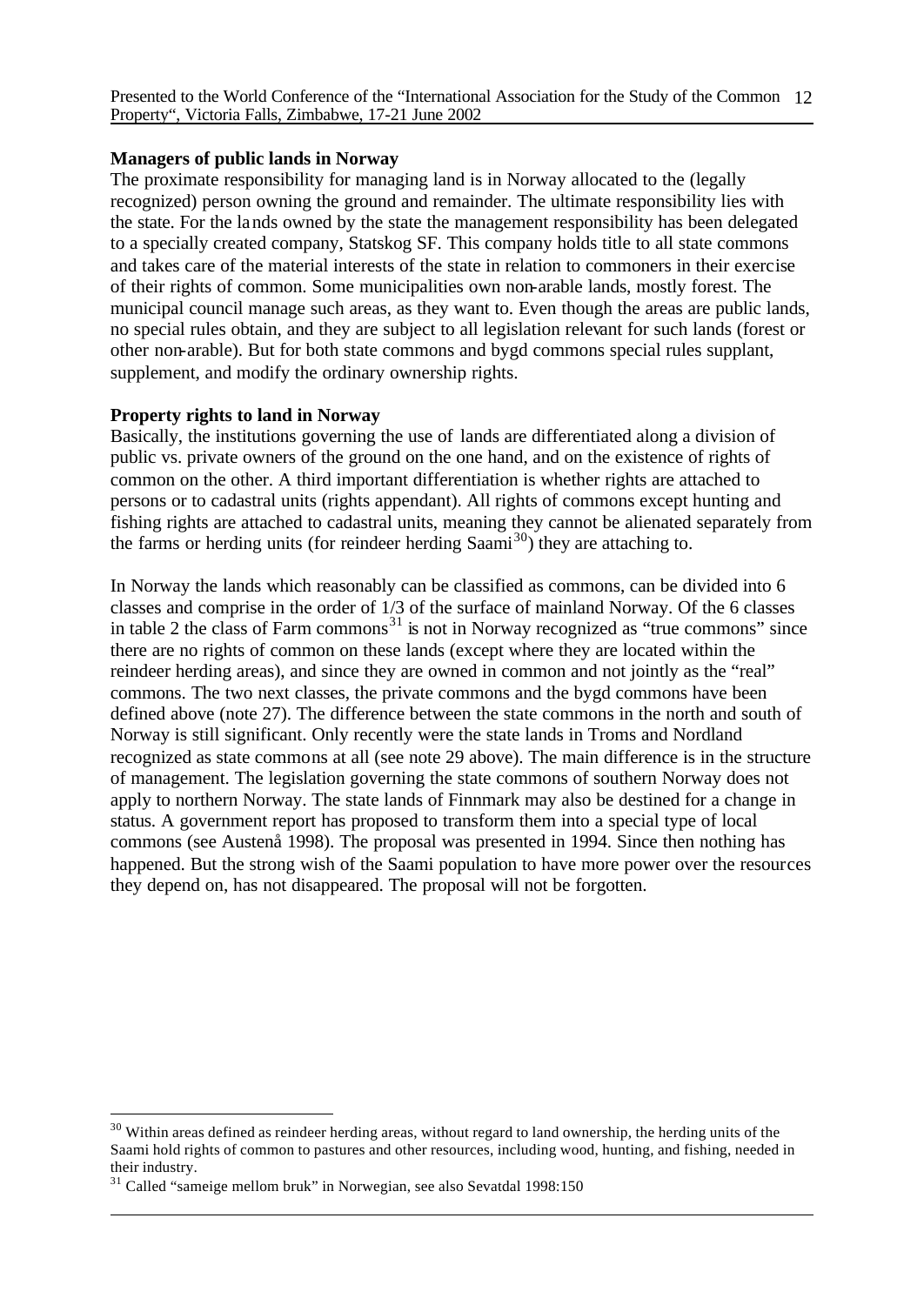|                                | Ground-   | Rights of      | Special        | Area in $Km^2$               | Area in |
|--------------------------------|-----------|----------------|----------------|------------------------------|---------|
|                                | ownership | common         | legislation    | (Approximate <sup>32</sup> ) | $%$ of  |
|                                |           |                |                |                              | total   |
| Farm commons                   | Private   | N <sub>o</sub> | N <sub>o</sub> | Unknown <sup>33</sup>        |         |
| Private commons                | Private   | Yes            | Yes            | $(1.000^{34})$               |         |
| Bygd commons                   | Private   | Yes            | Yes            | 5.500                        | 1,8     |
| State commons southern         | Public    | Yes            | Yes            | 26.600                       | 8,8     |
| Norway                         |           |                |                |                              |         |
| State commons northern         | Public    | Yes            | N <sub>o</sub> | 20.000                       | 6,6     |
| Norway                         |           |                |                |                              |         |
| <b>State lands in Finnmark</b> | Public    | Yes            | Yes            | 48.000                       | 15,9    |
| Total area of mainland         |           |                |                | 301.500                      | 100,0   |
| Norway                         |           |                |                |                              |         |

**Table 2 Commons of Norway**

## **The state commons of Norway**

The local authorities of Norway do not own or manage common property to in the same manner as the local authorities of Navarre. The lands owned directly by municipalities are not recognized as having special significance. The category of table 2 most resembling the Navarre case is the state commons of southern Norway. We shall describe their most interesting features and compare them to the village commons of Navarre. The one point they have in common is the definition as public lands. In Norway this means that the state owns the ground and remainder. The ownership is managed through the state company Statskog SF. Most of the land is burdened with rights of common to pasture, and for forest areas also to fuelwood and timber. There are, however, two acts, one for the management of fuelwood and timber<sup>35</sup>, another one for the management of rest of the resources of the commons  $36$ .

The rights to other benefits from the commons than pasture and wood can best be described as belonging in the public domain. But some of the benefits, such as hunting and fishing, are strongly regulated.

The rights of common to pasture, or to wood, or to both, are attached to farms and the rights are conditioned on active farming. If there is no active farming, the rights are suspended but not lost.

The people with rights of common, represented by an elected board, and the state, represented by Statskog SF, manage timber rights jointly. The municipalities manage the rest of the resources. Each municipality elects a body called the "Mountain board" to monitor that the rules of the mountain law are observed, and to supplement its rules as the law mandates.

<sup>&</sup>lt;sup>32</sup> Figures except for private commons are from Sevatdal (1998:158-161). They are only approximate, giving the order of magnitude.

 $33$  But probably in the same order of magnitude as the state commons in southern Norway

 $34$  The municipality of Meråker is 1191 km<sup>2</sup>, see footnote 27 above

 $35$  Act of 19 June 1992 no 60, on timber in state commons

 $36$  Act of 6 June 1975 no 31, on rights in state commons ("the mountain law")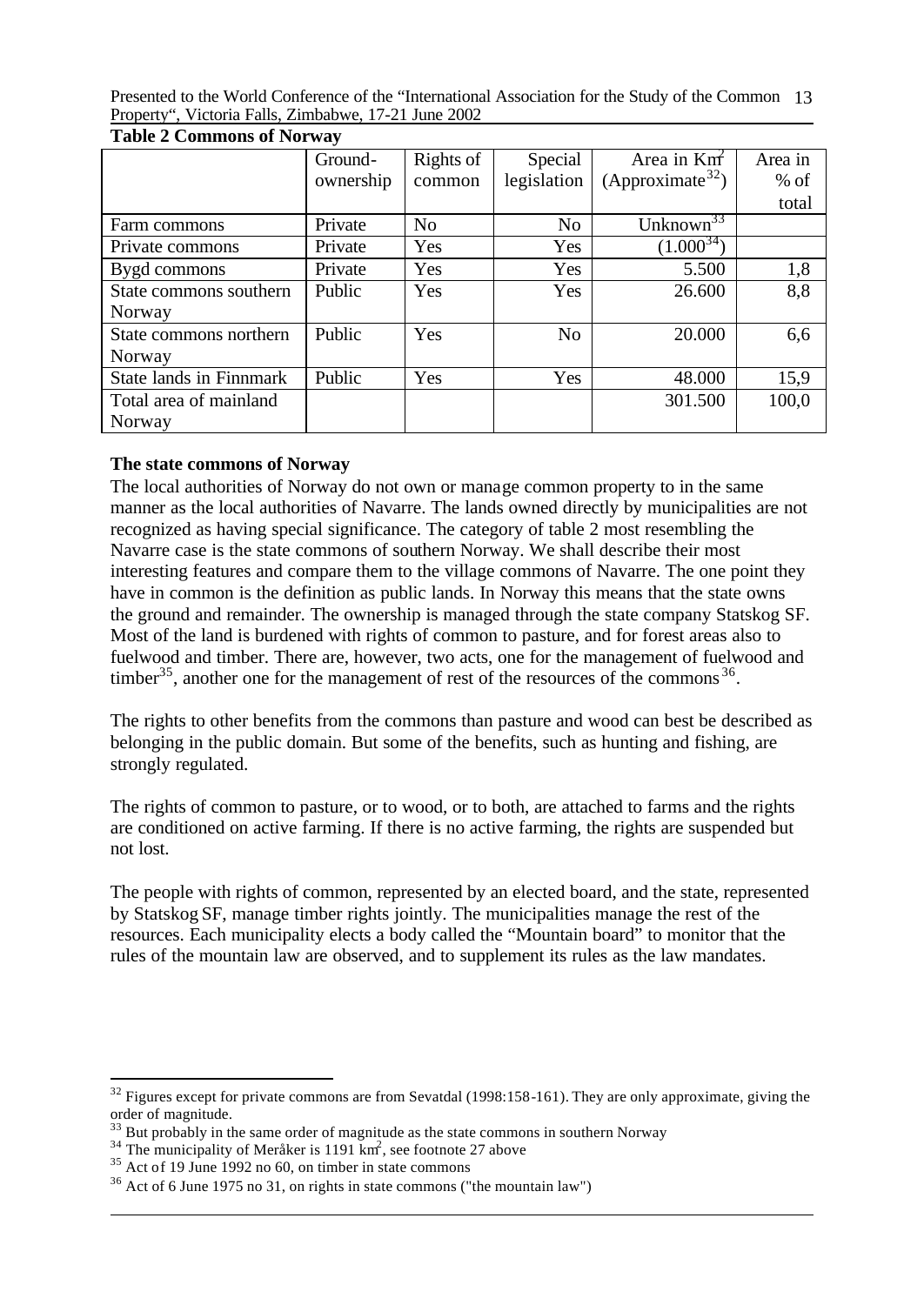#### **Exploitation for cropland**

If some farmer with rights of common to pasture wants to till an area and cultivate crops the mountain board can allow this. If the area is not used the permission defaults after 5 years. Areas tilled in this way can also be sold to the farmer to become part of his farm.

#### **The exploitation of pasture in state commons**

Farmers with rights of common to pasture can put as many animals on the pasture as they are able to feed on their farms during the winter. If there is unused pastures after all farmers with rights of common have used what they want to use, the mountain board can rent the rest to anyone who wants to use it as long as this does not damage the ordinary usage. This may include reindeer herding. But it will in that case require permission from the Ministry.

If there is high demand for pasture or conflicts over some of the areas, the Mountain board may enact bylaws regulating the pasture into sections, determining the times and durations of their usage, and limiting the number and types of animals to be put out in each section.

#### **The exploitation of fuelwood and timber in state commons**

Farmers with rights of common to fuelwood and timber can take as much of these as they can use on the farm in connection with farming activities. This requirement means that the farmers are not allowed to sell any of the wooden produce they take home. If they use timber for building houses on the farm, they can only use it for such houses as are needed in the farming activities. If the needs for wood from the commons exceed the production of the commons, all will have a proportional reduction of what they get.

The board managing the wood rights can choose between single usage where each farmer takes what he needs, and joint usage where the board organises the forest exploitation. In cases with single usage each user needs permission from the board and confirmation from Statskog SF of area to be logged. In cases of joint usage the farmers usually can buy the materials they need to a reduced price, the reduction being equal to the value of the un-logged timber. Also other ways of organising the usage can in certain circumstances be permitted. Commoners may for example be permitted to organise their usage of the wood according the law on bygd commons.

The board of the commons and Statskog SF are also charged with a duty of producing bylaws for the commons, and the legislation gives a detailed table of contents they have to work through. The ensuing rules have to be coordinated with those made by the mountain board.

#### **Other exploitations of the state commons**

l

Any person with a permanent address in Norway has the rights to hunt<sup>37</sup> and fish in the state commons if they qualify according to national and local rules governing hunting and fishing. A hunter needs several types of licenses, such as license to carry a gun, a yearly certificate of a minimum practice in using the gun, and for state commons, a hunting licence from the Mountain board of the commons where he or she wants to hunt, detailing the what, when and how of the hunt. The Mountain board may, within the global national regulations, further regulate the technology of hunting, the number of hunters for each type of game, the quantity of game to be killed by each hunter, and the areas and time periods where hunting is allowed. The mountain board is not allowed to give the local population preferential treatment except

 $37$  Generally the most important are moose, reindeer, and ptarmigan. Other types of game such as red deer or hare may be more important in some localities.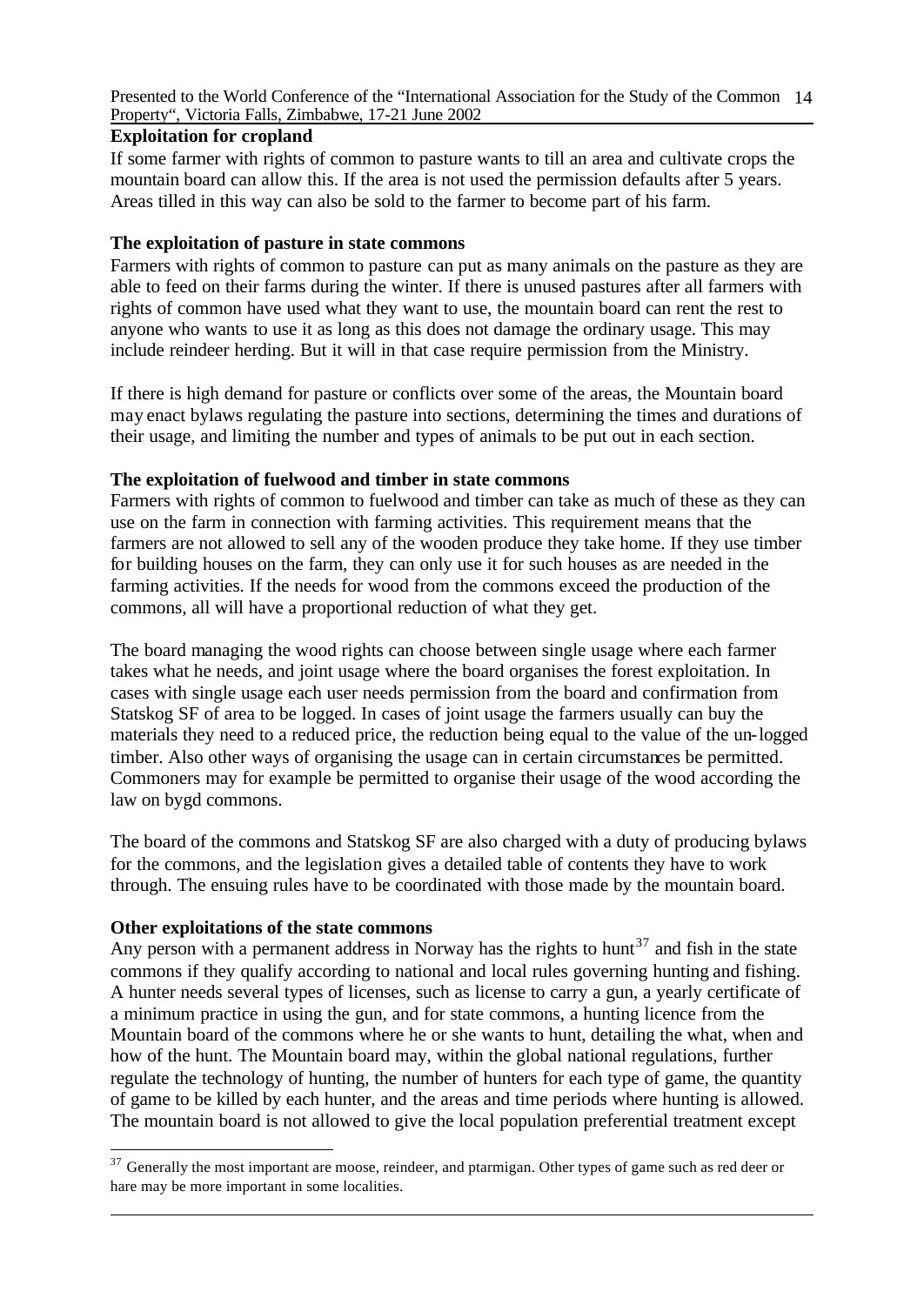in some matters of hunting technology. The rules have to be approved by the municipal council.

Fishing by means of angling without permanent gear is basically open for all with a permanent address in Norway provided they pay the fishing fees to the state and the Mountain board. Use of other types of gear requires special permission and will in general be reserved for the local population. The Mountain board may restrict the rights for all, or expand them to include foreigners.

Other ways of exploiting the state commons not mentioned in the law and not regulated through the legislation on "all people's rights" (allemannsretten) belong in principle to Statskog SF, but will in practice be in the public domain until the usage creates a demand for regulations. One such usage may now be on its road to becoming regulated, and not only for the state commons. That is the use of the roadside for parking and camping by tourists. The law on all people's rights allows camping. But parking is so far just open access usage. The most detrimental part of it is probably the release of sewage from large housing vans into nearby waterways.

#### **Summary**

The most distinct feature of the Norwegian state commons may be the link of rights of common to cadastral units and how this is used to stint usage. The size of the arable lands of the farm will determine the number of cattle that can be fed during the winter, and hence the size of the flock with rights to pasture. Likewise the size of the farm and the type of crops cultivated will determine the needs for buildings and hence the need for timber. This way of allocating the resources means that those who have the largest farms will get the largest share of the resources of the commons. This is the direct opposite of the intended outcome of the Navarre legislation. Does this mean that the Norwegian society does not care about equality? At least one is led to believe that the local communities of rural Norway thinks differently about equality of incomes than their Navarre counterparts.

The state commons of southern Norway has a somewhat complicated management system involving the

- Municipal Mountain board with powers defined by law or delegated from the local Municipality,
- The board of the commoners with rights to wood also has powers defined by law and shall in general represent and take care of the interests of the commoners, and
- The company Statskog SF with powers delegated from the Ministry is charged with both with managing the state lands in general and with taking care of the owner interests of the state,
- The state and its general legislation on particular environmental issues such as National Parks, Landscape Protection Areas, Nature Reserves, Nature Memorials, and to some extent also the legislation on all people's rights.

The kind of joint management this entails might in some circumstances be thought at best difficult if not impossible, and at the very least to be costly in terms of jurisdictional disputes and coordination efforts. The actual cost of transactions in relation to benefits is unknown. However, the level of conflict is seldom high enough to reach the national mass media. The visible conflicts usually are at the margin, such as: should this kind of management system be introduced to Nordland and Troms? Statskog SF would rather not see it introduced; they think they are doing the job well enough. Or, it is in relation to environmental protection proposals,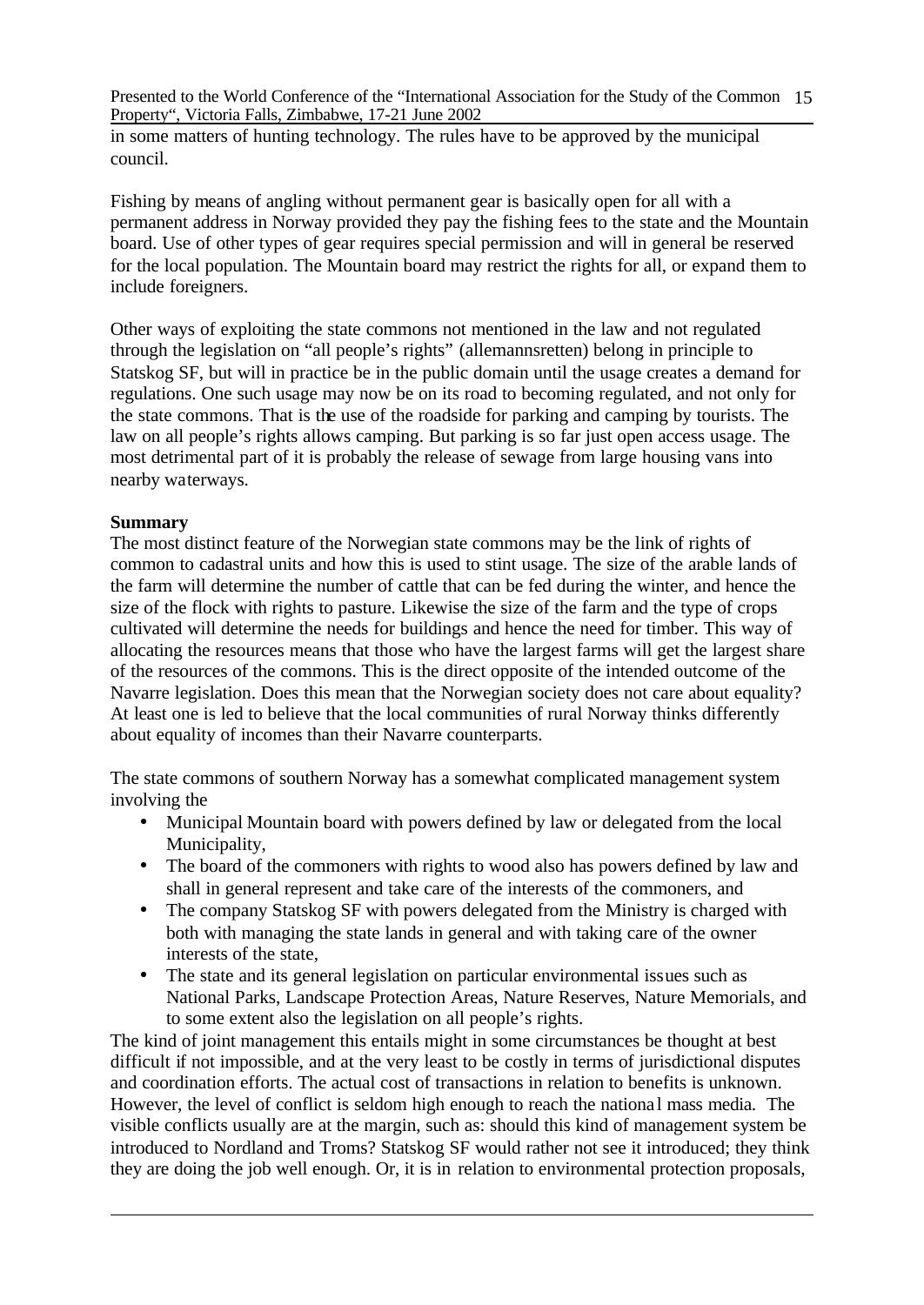such as: should access to parts of the state commons be restricted or closed off in order to protect sensitive biotopes?

A somewhat second-hand impression is that the system seems to work smoothly. One reason for this might be that both the parliament and the bureaucracy has a history of sensitivity to local conditions as well as to the needs of the industry<sup>38</sup> and always have taken "old" customary usage as the primary guide to what the usage ought to be  $39$ .

#### **Discussion**

It was noted above that the management of the state commons of Norway seemed unduly complicated involving at least 4 statutory defined groups (the commoners owning the rights of common, the municipality and the local population, the company managing the ownership interests of the state, and the state as representative of the public interest). However, this is only marginally more complicated than the Navarre system. Also in Navarre there is a joint management between the local community and the local state of Navarre. Forestry, hunting, and all matters regarding the use of the remainder<sup>40</sup> are the responsibility of the Navarre authorities. Navarre do not have a company like Statskog SF, instead there is the state of Spain with its legislation on environmental issues.

The most distinctive features of the Navarre system of commons, the compensatory distribution and the use of auctions deserve some closer investigation than the one we can provide here. But we can add a few comments. Neither of the two elements are "new inventions", but the exact features of earlier approaches have not been looked into.

The emphasis on redistribution underlines one emerging belief in recent institutional studies (or we should say re-emerging since the same assumption was held by classical institutionalism): at the core of an institution we find strongly held values.

We do not have access to any local studies of villages permitting inferences about their value systems. But some interesting possibilities have been noted. If the value of income equality within the village is not shared and held to be important, the complicated mechanism of redistribution would not work. In fact, one, probably unintended, but nevertheless interesting feature of the Ley, is that the classification of areas as cropland, pasture, or timber lands is left to the village authorities (Article 101). This means that if the compensatory distribution of benefits does not accord with established practice, the village authorities may find it convenient to allocate most cropland to the pasture category. Thus reallocation of cropland to pasture may function as an index of commitment to the income equality value.

The emergence of auctions of timber exploitations is not difficult to understand. The market economy has been around for a long time and experiences with auctions are as long. The use

<sup>&</sup>lt;sup>38</sup> See Landbruksdepartementet 1918:44-60 discussing the management of pastures in the state commons. For example: in the early part of the  $20<sup>th</sup>$  century transport of cattle by herding them from the valleys and mountain areas to the towns was still an important activity. In the Act of 12 March no 5 1920 it was seen as necessary to regulate the use of the state commons for this purpose. By 1975 this use of the state commons had disappeared. Hence the rules were deleted from the new act.

<sup>&</sup>lt;sup>39</sup> See for example Landbruksdepartementet 1918:33 "Almuens bruksret i den til bygden tilliggende almenning er ved de ovenomhandlede lovbestemmelser klart og greit fastslaat at skulle utøves i henhold til gammelt bruk." (with reference to older legislation it is concluded that old customary use has so far been the primary guide to current legitimate use)

<sup>40</sup> See footnotes 13 and 14 above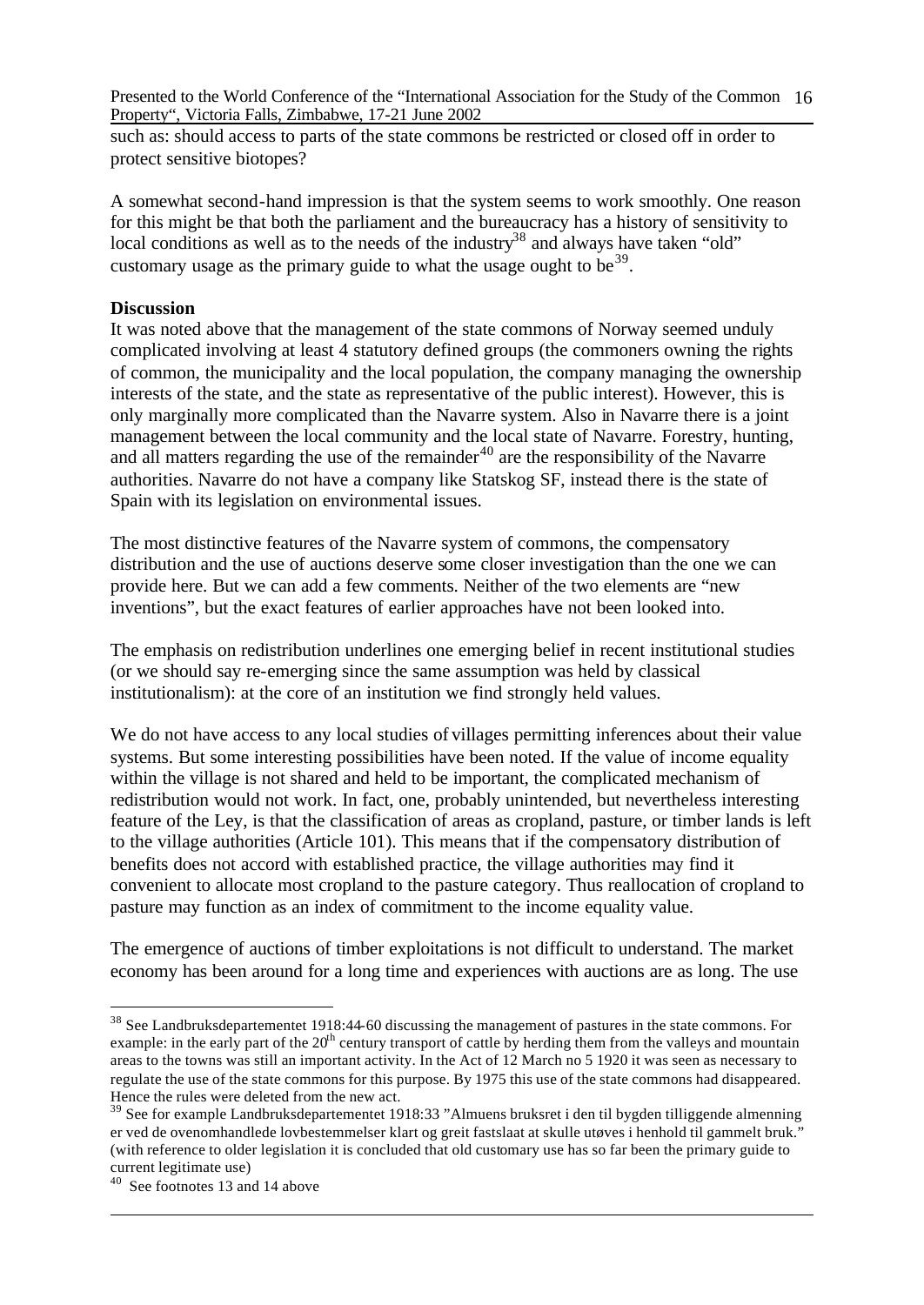of auctions in a local context to allocate the use of land outside the redistribution process may be newer, but it is probably a reasonable extension. In terms of values it reveals a keen eye for the most profitable use of a local resource.

The lack of rules about auctions for forest exploitation in Norway state commons may perhaps be explained by the differences in property rights. In Norway the surplus timber after the commoners have taken what they need for their farms belongs to the state. The state has been able to exploit the timber either by auctioning or by its own forest company Statskog SF, as it found suitable. In Navarre the surplus timber belongs to the villages, and the best practices, exploitation by its own manpower or auctioning are usefully incorporated in the legislation.

The really interesting difference is the emphasis on redistribution in Navarre and the equal access value in Norway. One may say that the equal access value in Norway today gives most to those who have the most. But this is a consequence of the way stinting of usage has been instituted.

If also the Navarre village commons started out with equal access as the primary value, one may say they have chosen a different way of stinting usage: first the poorest members of the village get what they need. If anything is left, it is distributed in an equal access fashion. What kind of historical development might lead to such a value system rather than for example like the one found in Norway?

One reasonable factor might be the constant insecurity created by the vagaries of history, and perhaps more the humanly created misfortunes of warfare and hostile armies than the random impacts from weather and other natural forces. A high degree of insecurity emphasising that all might be the victims regardless of personal qualities would inevitably lead to a culture emphasising helping each other and sharing resources with each other. This emphasis is closely related to the basic insurance functions of resource distributions of stateless societies.

#### **Conclusions**

The current form of the Navarre village commons taken together with the successful resistance of the privatization policy imply a strong, pre-existing collectivity, a definition of the situation as a threat to the principles of justice governing the collectivity, and low cost mechanisms enforcing the resistance against would be defectors.

In fact it may be interesting to view the primordial village as a primary self-governed group overcoming the initial barrier to collective action by instituting 100% equality in resource access, weak leadership and strong boundary maintenance (Douglas 1987). Basic forces keeping such a structure stable might be 1) a constant external threat (maintaining a high level of insecurity), 2) lack of markets for the village resources owned in common (low level of privatization incentives), and/ or 3) insufficient external sources of funds or incomes to alter the basic local equality (supporting the ideology of equality).

But such speculations have to be followed up by more relevant data than currently available. The most interesting conclusions found so far, are the questions raised about the strong position of commons in the Navarre society, and the different expressions of the value of equality in the organisations of the commons of Navarre and Norwegian society.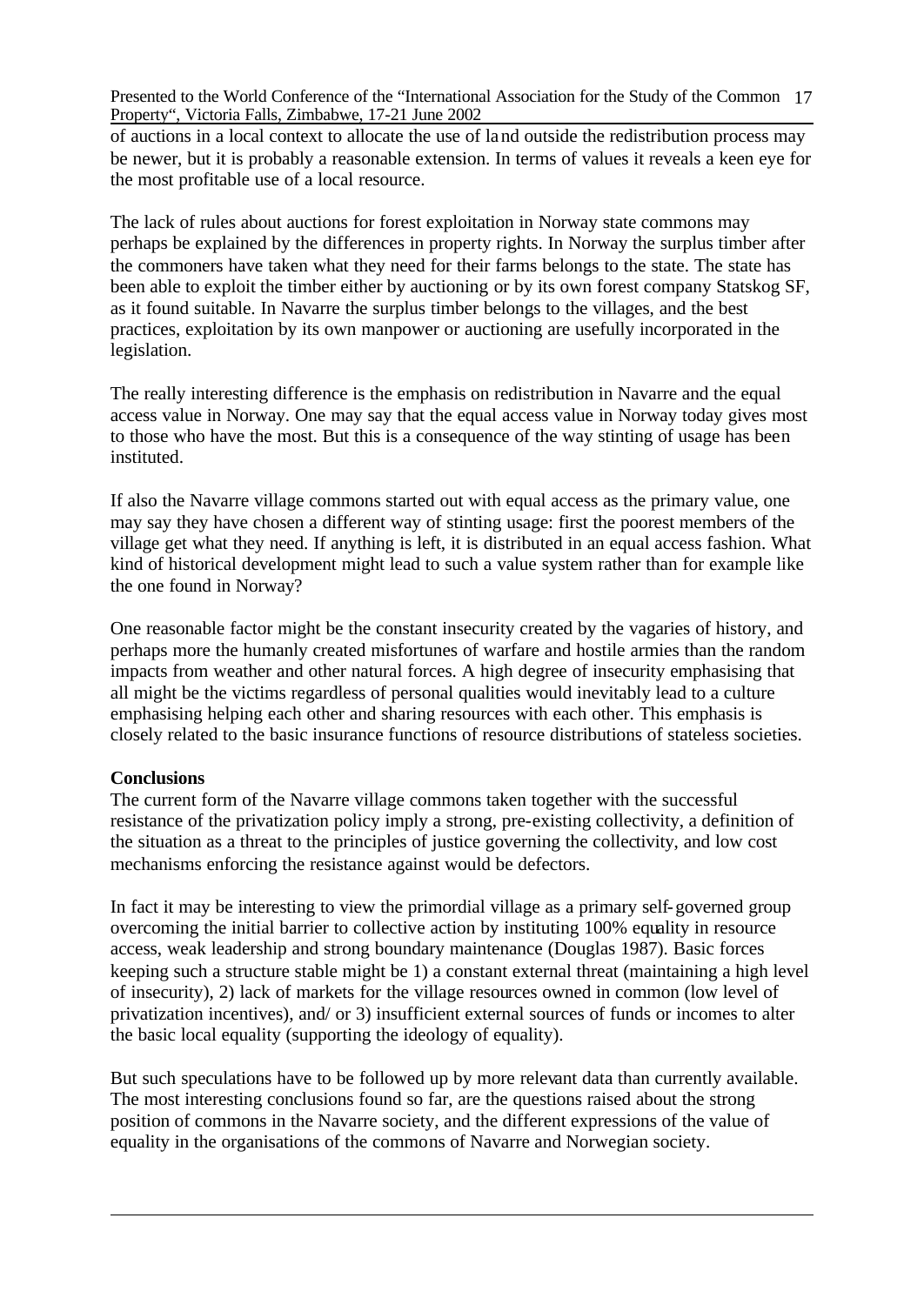# **APPENDIX TABLES**

| Table 1 Resource specific property rights regimes in Norwegian state commons |  |  |
|------------------------------------------------------------------------------|--|--|
|                                                                              |  |  |

|                       | $\mu$ is the property region regimes in 1961 we give |            |                       |            |                |                |                |
|-----------------------|------------------------------------------------------|------------|-----------------------|------------|----------------|----------------|----------------|
| Perspective           | Ground                                               | Cropland   | Pasture <sup>41</sup> | Timber,    | Fishing        | Hunting of     | Pasture        |
| of the                | and                                                  |            |                       | and fuel   | and            | big game       | and wood       |
| individual            | remainder                                            |            |                       | wood       | hunting of     | and beaver     | for            |
| appropriator          |                                                      |            |                       |            | small          |                | reindeer       |
|                       |                                                      |            |                       |            | game           |                | herding        |
|                       |                                                      |            |                       |            | except         |                |                |
|                       |                                                      |            |                       |            | beaver         |                |                |
| <b>Rights</b> of      | $\overline{No}$                                      | Yes        | Yes                   | Yes        | N <sub>0</sub> | N <sub>o</sub> | Yes            |
| common                |                                                      |            |                       |            |                |                |                |
| $Co-$                 | Public                                               | Joint      | Joint                 | Joint      | Public         | Public         | Joint          |
| ownership             | domain                                               |            |                       |            | domain         | domain         |                |
| Unit holding          | STAT-                                                | Cadastral  | Cadastral             | Cadastral  | Registered     | Registered     | Reindeer       |
| rights                | <b>SKOG SF</b>                                       | unit («the | unit («the            | unit («the | persons        | persons        | herding        |
|                       |                                                      | farm»)     | $farm$ $\gg$ )        | farm»)     |                |                | unit           |
|                       |                                                      |            |                       |            |                |                | registere      |
|                       |                                                      |            |                       |            |                |                | d in the       |
|                       |                                                      |            |                       |            |                |                | local          |
|                       |                                                      |            |                       |            |                |                | reindeer       |
|                       |                                                      |            |                       |            |                |                | herding        |
|                       |                                                      |            |                       |            |                |                | district       |
| Use and               | National                                             | Local      | Internal              | Internal   | Local          | Public         | Internal       |
| quantity              |                                                      |            | ("needs               | ("needs    |                | regulation     | ("Needs        |
| regulation            |                                                      |            | of the                | of the     |                |                | of the         |
|                       |                                                      |            | farm")                | farm")     |                |                | industry"      |
|                       |                                                      |            |                       |            |                |                |                |
| Alienability          | Inalien-                                             | Inalien-   | Inalien-              | Inalien-   | Inalien-       | Inalien-       | Inalien-       |
|                       | able                                                 | able       | able                  | able       | able           | able           | able           |
| Power $\overline{of}$ | N <sub>o</sub>                                       | Yes        | Yes                   | Yes        | Yes            | Yes            | N <sub>o</sub> |
| local choice          |                                                      |            |                       |            |                |                |                |

Source: Schei and Zimmer (eds.) 1996

 $41$  The right to gather fodder (cutting grass, collecting moss and leaves etc.) have been important, but are not explicitly dealt with in the acts on commons. However, such rights are important in Act of 29 November 1968 on servitudes and it is also mentioned in the Act of December 21 1979 on land consolidation (§36).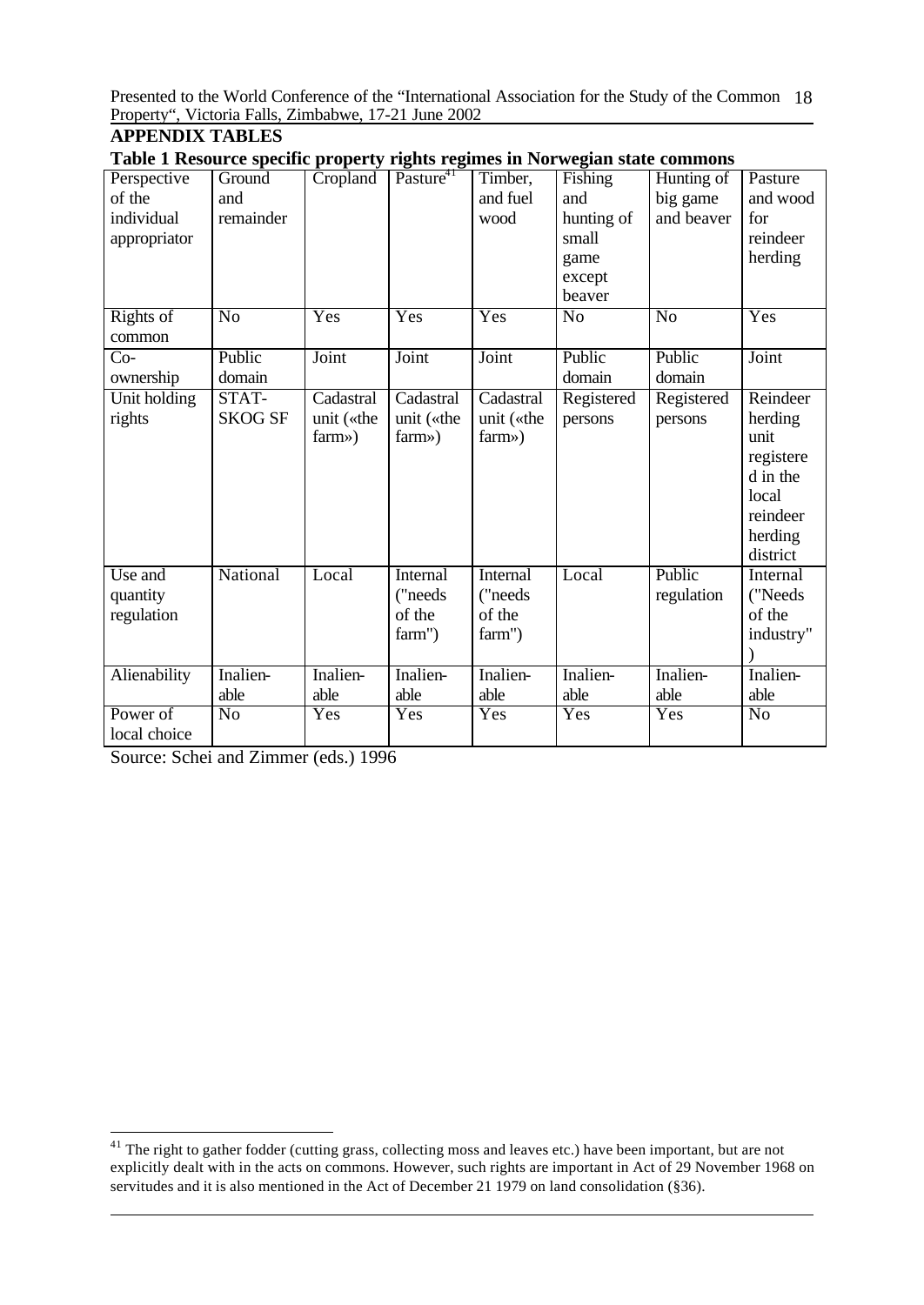| Table 2 Resource specific property rights regimes in Navarre village commons |  |  |  |  |
|------------------------------------------------------------------------------|--|--|--|--|
|------------------------------------------------------------------------------|--|--|--|--|

| Perspective<br>of the<br>individual<br>appropriator | Ground<br>and<br>remainder   | Cropland                                                                                                                                                         | Pasture                                                                                                              | Timber,<br>and fuel<br>wood                                                                                                        | Hunting                                          |
|-----------------------------------------------------|------------------------------|------------------------------------------------------------------------------------------------------------------------------------------------------------------|----------------------------------------------------------------------------------------------------------------------|------------------------------------------------------------------------------------------------------------------------------------|--------------------------------------------------|
| Rights of<br>common                                 | N <sub>0</sub>               | $\overline{No}$                                                                                                                                                  | $\overline{No}$                                                                                                      | N <sub>0</sub>                                                                                                                     | No data                                          |
| $Co-$<br>ownership                                  | Joint                        | N <sub>o</sub>                                                                                                                                                   | N <sub>o</sub>                                                                                                       | N <sub>0</sub>                                                                                                                     | No data                                          |
| Unit holding<br>rights                              | Village as<br>public<br>body | Village<br>as public<br>body                                                                                                                                     | Village<br>as public<br>body                                                                                         | Village<br>as public<br>body                                                                                                       | Registered<br>persons                            |
| Use and<br>quantity<br>regulation                   | State law                    | Village<br>authority                                                                                                                                             | Village<br>authority                                                                                                 | State<br>authority<br>and<br>village<br>authority                                                                                  | National<br>and state<br>law, local<br>authority |
| Alienability                                        | Inalienable                  | Can be<br>rented for<br>8 years<br>and up to<br>the<br>working<br>life of the<br>crop,<br>based on<br>needs of<br>the<br>family.<br>Sub-<br>leasing<br>forbidden | Can be<br>rented for<br>$8 - 15$<br>years,<br>based on<br>needs of<br>the<br>family.<br>Sub-<br>leasing<br>forbidden | Value of<br>exploitati<br>on rights<br>can be<br>awarded<br>based on<br>needs of<br>the<br>family.<br>Sale of<br>wood<br>forbidden | No data                                          |
| Power of<br>local choice                            | Yes                          | $\overline{\mathrm{Yes}}$                                                                                                                                        | Yes                                                                                                                  | Yes                                                                                                                                | Yes                                              |

Source: Act of 1990 "Ley Foral 1990 de la Administracion Local de Navarra" 2nd Edition, Federacion Navarra,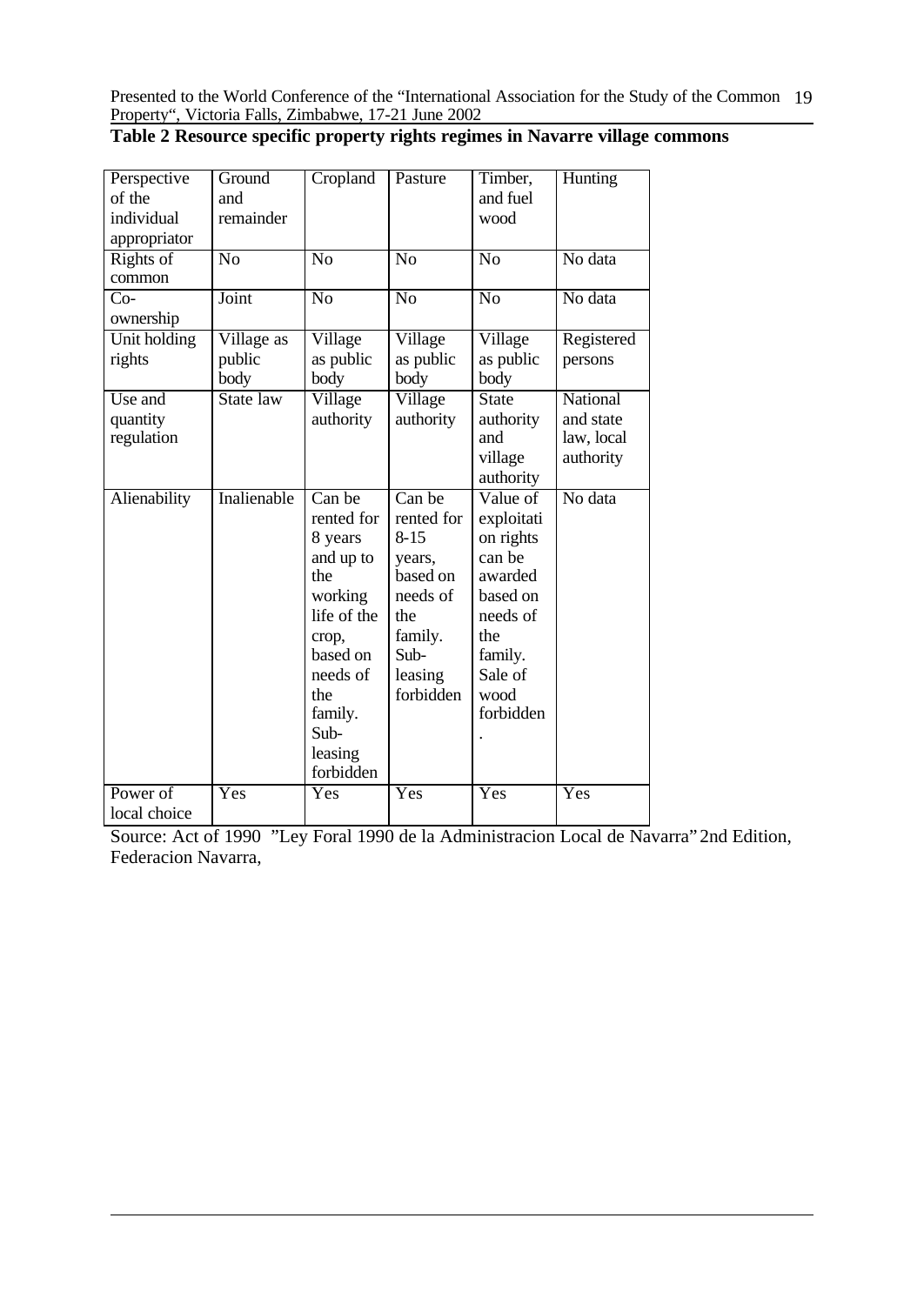## **Table 3 Variables relevant for the study of resource management systems**

Characteristic refers to units of management or to their resources.

Applied to village commons of Navarre and state commons of Norway

| <b>VARIABLE</b>                                                        | <b>MARGIN</b>                                                        | <b>CATEGORIES</b>                                                                                                                                                                           | <b>COMMENTS</b>                                                                                                                                                                                                                                                               | <b>VALUE OF</b>                                                                                    | <b>VALUE OF</b>                                                                                                                                                                 |
|------------------------------------------------------------------------|----------------------------------------------------------------------|---------------------------------------------------------------------------------------------------------------------------------------------------------------------------------------------|-------------------------------------------------------------------------------------------------------------------------------------------------------------------------------------------------------------------------------------------------------------------------------|----------------------------------------------------------------------------------------------------|---------------------------------------------------------------------------------------------------------------------------------------------------------------------------------|
| <b>APPLIED</b>                                                         | OF VARIA-                                                            | <b>OF</b>                                                                                                                                                                                   | (Numbers refers                                                                                                                                                                                                                                                               | <b>VARIABLE</b>                                                                                    | <b>VARIABLE</b>                                                                                                                                                                 |
| <b>TO</b>                                                              | <b>TION</b>                                                          | <b>VARIABLE</b>                                                                                                                                                                             | to numbers in                                                                                                                                                                                                                                                                 | <b>FOR</b>                                                                                         | <b>FOR STATE</b>                                                                                                                                                                |
| <b>MANAGEM</b>                                                         |                                                                      |                                                                                                                                                                                             | column 3)                                                                                                                                                                                                                                                                     | <b>VILLAGE</b>                                                                                     | <b>COMMONS</b>                                                                                                                                                                  |
| <b>ENT UNITS</b>                                                       |                                                                      |                                                                                                                                                                                             |                                                                                                                                                                                                                                                                               | <b>COMMONS</b>                                                                                     | <b>OF</b>                                                                                                                                                                       |
|                                                                        |                                                                      |                                                                                                                                                                                             |                                                                                                                                                                                                                                                                               | <b>OF</b>                                                                                          | <b>NORWAY</b>                                                                                                                                                                   |
|                                                                        |                                                                      |                                                                                                                                                                                             |                                                                                                                                                                                                                                                                               | <b>NAVARRE</b>                                                                                     |                                                                                                                                                                                 |
| Type of<br>management<br>unit<br>responsible<br>for resource<br>system | Decision<br>making                                                   | 1) Actor<br>system<br>2) State<br>bureaucracy<br>3) Municipality<br>4) Co-managed                                                                                                           | Individual or<br>1.<br>(private)<br>organisation<br>as recognized<br>by law<br>Public<br>2.<br>organisation<br>mandated by<br>law<br>Local<br>3.<br>government<br>or body<br>mandated by<br>local<br>government<br>Shared<br>4.<br>powers<br>between types<br>1) and 2) or 3) | Shared powers<br>between types<br>2) (forest<br>services) and<br>3)<br>(municipality /<br>concejo) | 4) Shared<br>powers<br>between types<br>1) (board of<br>commoners), 2)<br>(Statskog SF),<br>and $3)$<br>(Mountain<br>board of<br>municipality)                                  |
| Appropriator<br>units                                                  | Entities as<br>recognized<br>by law or<br>custom                     | 1) Legal person<br>(citizen, firm)<br>2) Cadastral<br>unit (farm,<br>fishing vessel,<br>herding unit)<br>3) Registered<br>person<br>(individual<br>according to<br>registered<br>residence) | Economic<br>2)<br>enterprises<br>not<br>recognized as<br>legal persons<br>Individuals<br>3)<br>with<br>legitimate<br>residence<br>within a<br>jurisdiction                                                                                                                    | 3) Registered<br>person<br><i>(individual</i><br>according to<br>registered<br>residence)          | Resource<br>dependent:<br>2) Cadastral<br>unit (farm,<br>fishing vessel,<br>herding unit)<br>3) Registered<br>person<br>(individual<br>according to<br>registered<br>residence) |
| Powers of<br>local choice                                              | Decisions<br>external or<br>internal to<br>the<br>management<br>unit | $1)$ Yes<br>2) No                                                                                                                                                                           | Degree of<br>freedom in<br>management<br>decision                                                                                                                                                                                                                             | $1)$ Yes                                                                                           | $1)$ Yes                                                                                                                                                                        |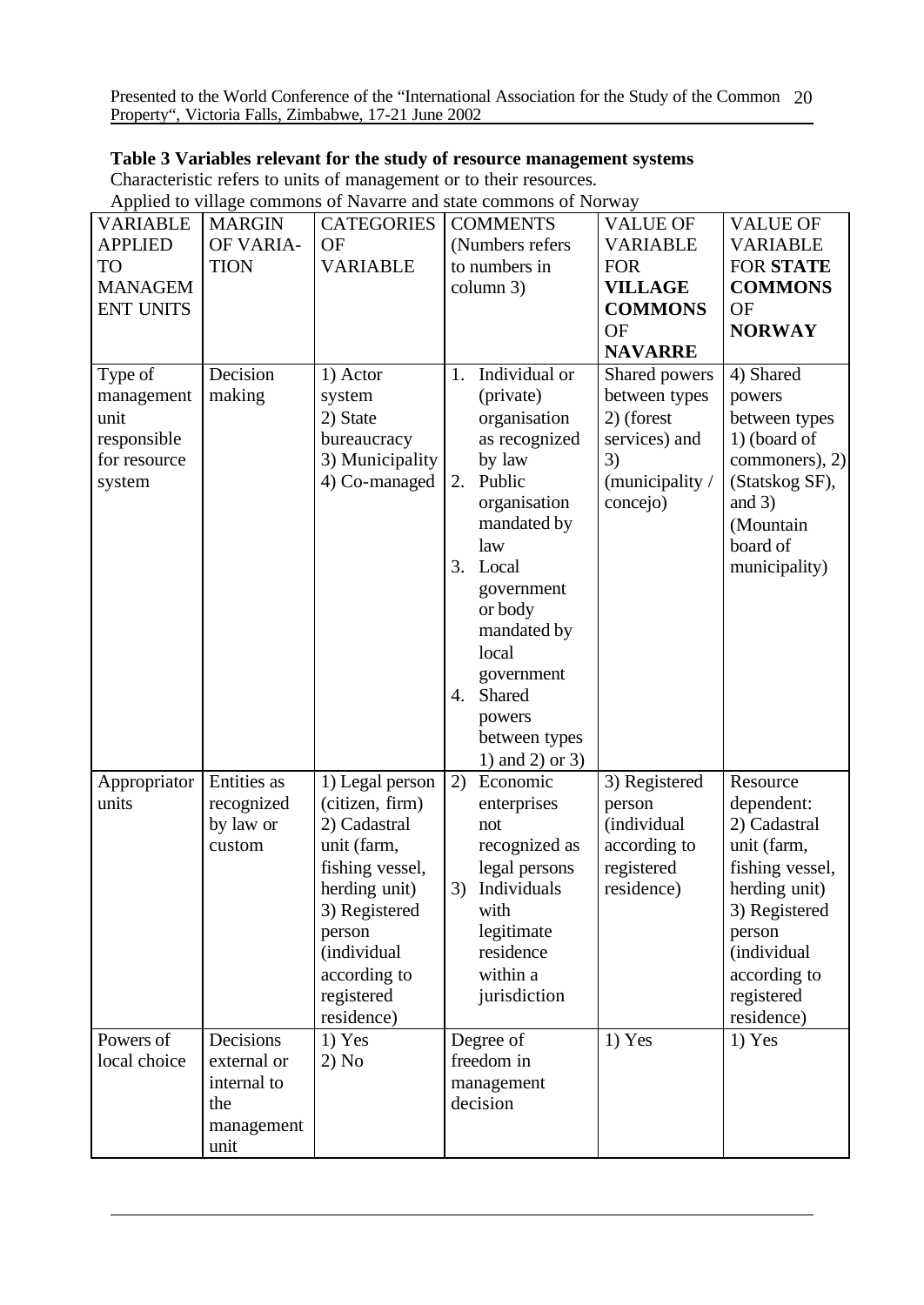| Presented to the World Conference of the "International Association for the Study of the Common 21 |  |
|----------------------------------------------------------------------------------------------------|--|
| Property", Victoria Falls, Zimbabwe, 17-21 June 2002                                               |  |

| administratio<br>appropriator<br>voluntary for<br>2)<br>resource:<br>units<br>2) Supplied by<br>the<br>n<br>2) Supplied by<br>management<br>state<br>unit<br>bureaucracy<br>state<br>bureaucracy<br>$3)$ Both 1) and<br>2)<br>4) Not required<br>Ground and<br>0) Ground and<br><b>Basic</b><br>1) Cropland<br>Resources<br>$\left( 0\right)$<br>remainder<br>2) Pasture<br>remainder<br>resource<br>seen as<br>Cropland<br>3) Fuelwood<br>1) Cropland<br>distinct, or<br>classes<br>1)<br>used and<br>Pasture<br>and timber<br>2) Pasture<br>2)<br>Fuelwood<br>5) Hunting of<br>2) Fuelwood<br>treated<br>3)<br>and timber<br>and timber<br>separately<br>game<br>Timber<br>7) Hunting of<br>4)<br>Hunting of<br>5)<br>small game<br>(except<br>game<br>6) Hunting of<br>beaver)<br>8) Hunting of<br>small game<br>big game<br>(except<br>10) Fresh<br>beaver)<br>Hunting of<br>water fish<br>7)<br>big game<br>except<br>Anadrome<br>anadrome<br>8)<br>species<br>species<br>9) Fresh water<br>fish except<br>anadrome<br>species<br>10) Salt water<br>fish except<br>anadrome<br>species<br>Rights of<br>Recognition<br>1) Rights of<br>Relevant only if<br>Not relevant<br>1) Rights of<br>"ground and<br>of right to<br>common<br>common<br>common<br>remainder" is<br>take away<br>2) No rights of<br>recognized as a<br>some<br>common<br>substance of<br>separate resource<br>value from<br>the ground<br>owned by |              |             |                |            |                              |
|----------------------------------------------------------------------------------------------------------------------------------------------------------------------------------------------------------------------------------------------------------------------------------------------------------------------------------------------------------------------------------------------------------------------------------------------------------------------------------------------------------------------------------------------------------------------------------------------------------------------------------------------------------------------------------------------------------------------------------------------------------------------------------------------------------------------------------------------------------------------------------------------------------------------------------------------------------------------------------------------------------------------------------------------------------------------------------------------------------------------------------------------------------------------------------------------------------------------------------------------------------------------------------------------------------------------------------------------------------------------------------------------------------------------------|--------------|-------------|----------------|------------|------------------------------|
|                                                                                                                                                                                                                                                                                                                                                                                                                                                                                                                                                                                                                                                                                                                                                                                                                                                                                                                                                                                                                                                                                                                                                                                                                                                                                                                                                                                                                            | Professional | Required or | 1) Required of | For forest | $\overline{3}$ ) Both 1) and |
|                                                                                                                                                                                                                                                                                                                                                                                                                                                                                                                                                                                                                                                                                                                                                                                                                                                                                                                                                                                                                                                                                                                                                                                                                                                                                                                                                                                                                            |              |             |                |            |                              |
|                                                                                                                                                                                                                                                                                                                                                                                                                                                                                                                                                                                                                                                                                                                                                                                                                                                                                                                                                                                                                                                                                                                                                                                                                                                                                                                                                                                                                            |              |             |                |            |                              |
|                                                                                                                                                                                                                                                                                                                                                                                                                                                                                                                                                                                                                                                                                                                                                                                                                                                                                                                                                                                                                                                                                                                                                                                                                                                                                                                                                                                                                            |              |             |                |            |                              |
|                                                                                                                                                                                                                                                                                                                                                                                                                                                                                                                                                                                                                                                                                                                                                                                                                                                                                                                                                                                                                                                                                                                                                                                                                                                                                                                                                                                                                            |              |             |                |            |                              |
|                                                                                                                                                                                                                                                                                                                                                                                                                                                                                                                                                                                                                                                                                                                                                                                                                                                                                                                                                                                                                                                                                                                                                                                                                                                                                                                                                                                                                            |              |             |                |            |                              |
|                                                                                                                                                                                                                                                                                                                                                                                                                                                                                                                                                                                                                                                                                                                                                                                                                                                                                                                                                                                                                                                                                                                                                                                                                                                                                                                                                                                                                            |              |             |                |            |                              |
|                                                                                                                                                                                                                                                                                                                                                                                                                                                                                                                                                                                                                                                                                                                                                                                                                                                                                                                                                                                                                                                                                                                                                                                                                                                                                                                                                                                                                            |              |             |                |            |                              |
|                                                                                                                                                                                                                                                                                                                                                                                                                                                                                                                                                                                                                                                                                                                                                                                                                                                                                                                                                                                                                                                                                                                                                                                                                                                                                                                                                                                                                            |              |             |                |            |                              |
|                                                                                                                                                                                                                                                                                                                                                                                                                                                                                                                                                                                                                                                                                                                                                                                                                                                                                                                                                                                                                                                                                                                                                                                                                                                                                                                                                                                                                            |              |             |                |            |                              |
|                                                                                                                                                                                                                                                                                                                                                                                                                                                                                                                                                                                                                                                                                                                                                                                                                                                                                                                                                                                                                                                                                                                                                                                                                                                                                                                                                                                                                            |              |             |                |            |                              |
|                                                                                                                                                                                                                                                                                                                                                                                                                                                                                                                                                                                                                                                                                                                                                                                                                                                                                                                                                                                                                                                                                                                                                                                                                                                                                                                                                                                                                            |              |             |                |            |                              |
|                                                                                                                                                                                                                                                                                                                                                                                                                                                                                                                                                                                                                                                                                                                                                                                                                                                                                                                                                                                                                                                                                                                                                                                                                                                                                                                                                                                                                            |              |             |                |            |                              |
|                                                                                                                                                                                                                                                                                                                                                                                                                                                                                                                                                                                                                                                                                                                                                                                                                                                                                                                                                                                                                                                                                                                                                                                                                                                                                                                                                                                                                            |              |             |                |            |                              |
|                                                                                                                                                                                                                                                                                                                                                                                                                                                                                                                                                                                                                                                                                                                                                                                                                                                                                                                                                                                                                                                                                                                                                                                                                                                                                                                                                                                                                            |              |             |                |            |                              |
|                                                                                                                                                                                                                                                                                                                                                                                                                                                                                                                                                                                                                                                                                                                                                                                                                                                                                                                                                                                                                                                                                                                                                                                                                                                                                                                                                                                                                            |              |             |                |            |                              |
|                                                                                                                                                                                                                                                                                                                                                                                                                                                                                                                                                                                                                                                                                                                                                                                                                                                                                                                                                                                                                                                                                                                                                                                                                                                                                                                                                                                                                            |              |             |                |            |                              |
|                                                                                                                                                                                                                                                                                                                                                                                                                                                                                                                                                                                                                                                                                                                                                                                                                                                                                                                                                                                                                                                                                                                                                                                                                                                                                                                                                                                                                            |              |             |                |            |                              |
|                                                                                                                                                                                                                                                                                                                                                                                                                                                                                                                                                                                                                                                                                                                                                                                                                                                                                                                                                                                                                                                                                                                                                                                                                                                                                                                                                                                                                            |              |             |                |            |                              |
|                                                                                                                                                                                                                                                                                                                                                                                                                                                                                                                                                                                                                                                                                                                                                                                                                                                                                                                                                                                                                                                                                                                                                                                                                                                                                                                                                                                                                            |              |             |                |            |                              |
|                                                                                                                                                                                                                                                                                                                                                                                                                                                                                                                                                                                                                                                                                                                                                                                                                                                                                                                                                                                                                                                                                                                                                                                                                                                                                                                                                                                                                            |              |             |                |            |                              |
|                                                                                                                                                                                                                                                                                                                                                                                                                                                                                                                                                                                                                                                                                                                                                                                                                                                                                                                                                                                                                                                                                                                                                                                                                                                                                                                                                                                                                            |              |             |                |            |                              |
|                                                                                                                                                                                                                                                                                                                                                                                                                                                                                                                                                                                                                                                                                                                                                                                                                                                                                                                                                                                                                                                                                                                                                                                                                                                                                                                                                                                                                            |              |             |                |            |                              |
|                                                                                                                                                                                                                                                                                                                                                                                                                                                                                                                                                                                                                                                                                                                                                                                                                                                                                                                                                                                                                                                                                                                                                                                                                                                                                                                                                                                                                            |              |             |                |            |                              |
|                                                                                                                                                                                                                                                                                                                                                                                                                                                                                                                                                                                                                                                                                                                                                                                                                                                                                                                                                                                                                                                                                                                                                                                                                                                                                                                                                                                                                            |              |             |                |            |                              |
|                                                                                                                                                                                                                                                                                                                                                                                                                                                                                                                                                                                                                                                                                                                                                                                                                                                                                                                                                                                                                                                                                                                                                                                                                                                                                                                                                                                                                            |              |             |                |            |                              |
|                                                                                                                                                                                                                                                                                                                                                                                                                                                                                                                                                                                                                                                                                                                                                                                                                                                                                                                                                                                                                                                                                                                                                                                                                                                                                                                                                                                                                            |              |             |                |            |                              |
|                                                                                                                                                                                                                                                                                                                                                                                                                                                                                                                                                                                                                                                                                                                                                                                                                                                                                                                                                                                                                                                                                                                                                                                                                                                                                                                                                                                                                            |              |             |                |            |                              |
|                                                                                                                                                                                                                                                                                                                                                                                                                                                                                                                                                                                                                                                                                                                                                                                                                                                                                                                                                                                                                                                                                                                                                                                                                                                                                                                                                                                                                            |              |             |                |            |                              |
|                                                                                                                                                                                                                                                                                                                                                                                                                                                                                                                                                                                                                                                                                                                                                                                                                                                                                                                                                                                                                                                                                                                                                                                                                                                                                                                                                                                                                            |              |             |                |            |                              |
|                                                                                                                                                                                                                                                                                                                                                                                                                                                                                                                                                                                                                                                                                                                                                                                                                                                                                                                                                                                                                                                                                                                                                                                                                                                                                                                                                                                                                            |              |             |                |            |                              |
|                                                                                                                                                                                                                                                                                                                                                                                                                                                                                                                                                                                                                                                                                                                                                                                                                                                                                                                                                                                                                                                                                                                                                                                                                                                                                                                                                                                                                            |              |             |                |            |                              |
|                                                                                                                                                                                                                                                                                                                                                                                                                                                                                                                                                                                                                                                                                                                                                                                                                                                                                                                                                                                                                                                                                                                                                                                                                                                                                                                                                                                                                            |              |             |                |            |                              |
|                                                                                                                                                                                                                                                                                                                                                                                                                                                                                                                                                                                                                                                                                                                                                                                                                                                                                                                                                                                                                                                                                                                                                                                                                                                                                                                                                                                                                            |              |             |                |            |                              |
|                                                                                                                                                                                                                                                                                                                                                                                                                                                                                                                                                                                                                                                                                                                                                                                                                                                                                                                                                                                                                                                                                                                                                                                                                                                                                                                                                                                                                            |              |             |                |            |                              |
|                                                                                                                                                                                                                                                                                                                                                                                                                                                                                                                                                                                                                                                                                                                                                                                                                                                                                                                                                                                                                                                                                                                                                                                                                                                                                                                                                                                                                            |              |             |                |            |                              |
|                                                                                                                                                                                                                                                                                                                                                                                                                                                                                                                                                                                                                                                                                                                                                                                                                                                                                                                                                                                                                                                                                                                                                                                                                                                                                                                                                                                                                            |              |             |                |            |                              |
|                                                                                                                                                                                                                                                                                                                                                                                                                                                                                                                                                                                                                                                                                                                                                                                                                                                                                                                                                                                                                                                                                                                                                                                                                                                                                                                                                                                                                            |              |             |                |            |                              |
|                                                                                                                                                                                                                                                                                                                                                                                                                                                                                                                                                                                                                                                                                                                                                                                                                                                                                                                                                                                                                                                                                                                                                                                                                                                                                                                                                                                                                            |              |             |                |            |                              |
|                                                                                                                                                                                                                                                                                                                                                                                                                                                                                                                                                                                                                                                                                                                                                                                                                                                                                                                                                                                                                                                                                                                                                                                                                                                                                                                                                                                                                            |              |             |                |            |                              |
|                                                                                                                                                                                                                                                                                                                                                                                                                                                                                                                                                                                                                                                                                                                                                                                                                                                                                                                                                                                                                                                                                                                                                                                                                                                                                                                                                                                                                            |              |             |                |            |                              |
|                                                                                                                                                                                                                                                                                                                                                                                                                                                                                                                                                                                                                                                                                                                                                                                                                                                                                                                                                                                                                                                                                                                                                                                                                                                                                                                                                                                                                            |              |             |                |            |                              |
|                                                                                                                                                                                                                                                                                                                                                                                                                                                                                                                                                                                                                                                                                                                                                                                                                                                                                                                                                                                                                                                                                                                                                                                                                                                                                                                                                                                                                            |              |             |                |            |                              |
|                                                                                                                                                                                                                                                                                                                                                                                                                                                                                                                                                                                                                                                                                                                                                                                                                                                                                                                                                                                                                                                                                                                                                                                                                                                                                                                                                                                                                            |              |             |                |            |                              |
|                                                                                                                                                                                                                                                                                                                                                                                                                                                                                                                                                                                                                                                                                                                                                                                                                                                                                                                                                                                                                                                                                                                                                                                                                                                                                                                                                                                                                            |              | somebody    |                |            |                              |
| else                                                                                                                                                                                                                                                                                                                                                                                                                                                                                                                                                                                                                                                                                                                                                                                                                                                                                                                                                                                                                                                                                                                                                                                                                                                                                                                                                                                                                       |              |             |                |            |                              |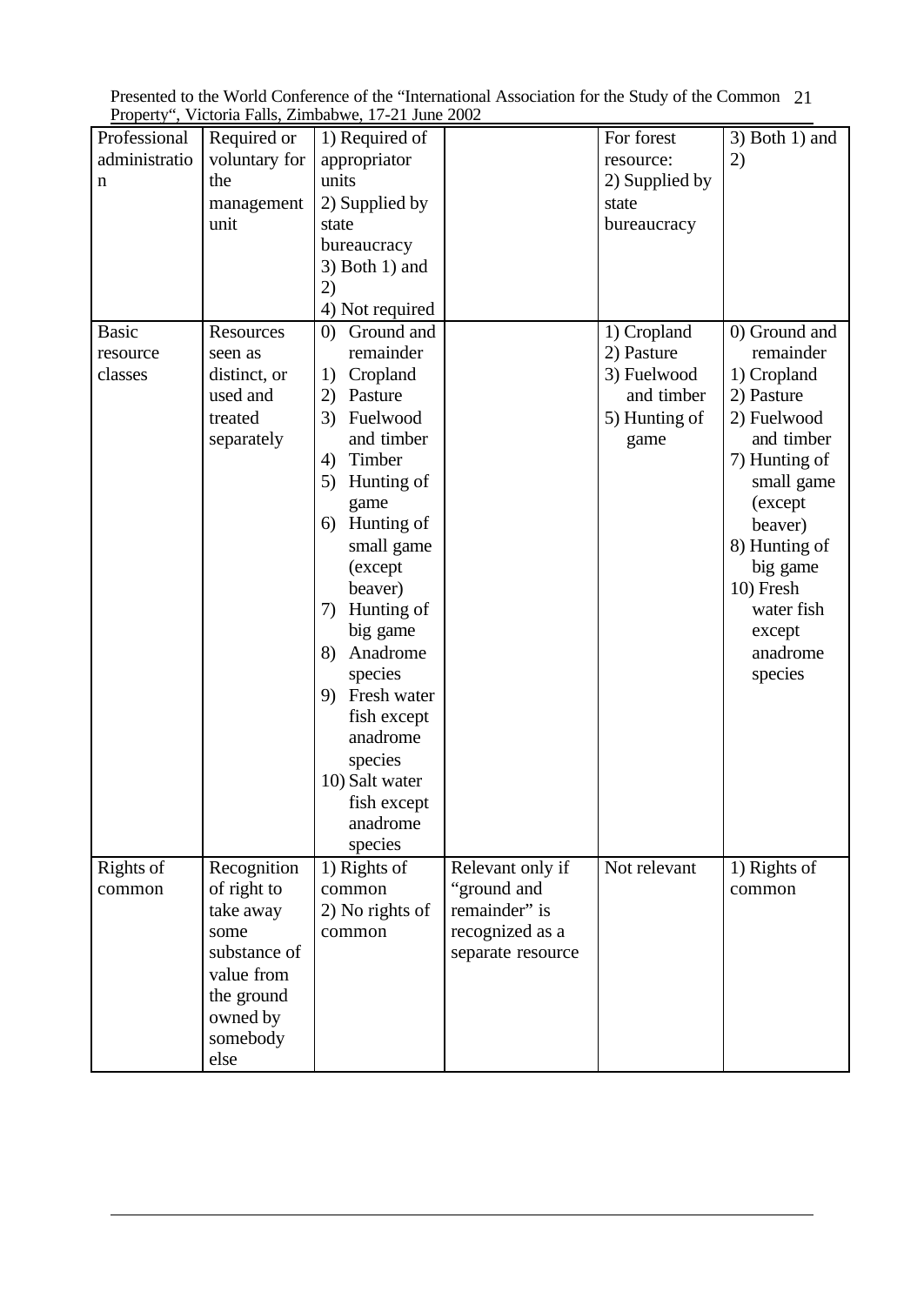| Presented to the World Conference of the "International Association for the Study of the Common 22 |  |
|----------------------------------------------------------------------------------------------------|--|
| Property", Victoria Falls, Zimbabwe, 17-21 June 2002                                               |  |

| Economic      | Regulations   | 1) Collective    | By collective it is | $\overline{1}$ ) Collective | 2) Individual   |
|---------------|---------------|------------------|---------------------|-----------------------------|-----------------|
| activity      | on type of    | required         | meant some kind     | required                    | or collective   |
|               | organisation  | 2) Individual or | of governing        |                             | by choice       |
|               | <sub>of</sub> | collective by    | body for the        |                             |                 |
|               | management    | choice           | individual          |                             |                 |
|               | unit          |                  | persons with        |                             |                 |
|               |               |                  | legitimate          |                             |                 |
|               |               |                  | interests in the    |                             |                 |
|               |               |                  |                     |                             |                 |
|               |               |                  | resource            |                             |                 |
| Form of       | Legal rules   | Varies by        | Specification by    | Do not vary by              | Do not vary by  |
| ownership of  | for transfer  | resource class   | resource class      | resource class              | resource class  |
| resource      | of resource   | 1) Fee simple    |                     | 3) Joint, equal             | 3) Joint, equal |
|               | rights upon   | 2) In common,    |                     | interest                    | interest        |
|               | death or      | fractional       |                     |                             |                 |
|               | dissolution   | interest         |                     |                             |                 |
|               | of decision   | 3) Joint, equal  |                     |                             |                 |
|               | making unit   | interest         |                     |                             |                 |
| Alienability  | Regulations   | Varies by        | Specification by    | Varies by                   | Varies by       |
|               | of trade in   | resource class:  | resource class      | resource class:             | resource class: |
|               | resources     | 1) Inalienable   |                     | 1) Inalienable              | 1) Inalienable  |
|               | rights        | 2) Alienable     |                     | 2) Alienable                | 2) Alienable    |
|               |               | 3)               |                     | 3)                          | 3)              |
|               |               | Conditionally    |                     | Conditionally               | Conditionally   |
|               |               | alienable        |                     | alienable                   | alienable       |
| Quantity      | Regulations   | Varies by        | More details are    | Yes, in                     | Yes, in         |
| regulation    | of quantity   | resource class   | needed to specify   | general.                    | general.        |
|               | of resource   |                  |                     |                             | Varies by       |
|               |               | and resource     | at least yes/ no by | Varies by                   | resource class  |
|               | removal by    | usage system     | resource class      | resource class              |                 |
|               | owners or     |                  |                     | and resource                | and resource    |
|               | users         |                  |                     | usage system                | usage system.   |
| Technology    | Regulations   | Varies by        | More details are    | Varies by                   | Varies by       |
| for           | of            | resource class   | needed to specify   | resource class              | resource class  |
| harvesting    | technology    | and resource     | at least yes/ no by | and resource                | and resource    |
|               | of resource   | usage system     | resource class      | usage system,               | usage system,   |
|               | removal       |                  |                     | notably for                 | notably for     |
|               | used by       |                  |                     | cropland                    | hunting         |
|               | owners or     |                  |                     |                             |                 |
|               | users         |                  |                     |                             |                 |
| Duties to     | Duties        | 1) No duties     |                     | 2)                          | 1) No duties    |
| local society | towards the   | 2) Maintenance   |                     | Maintenance                 |                 |
|               | local         | of               |                     | οf                          |                 |
|               | community     | infrastructure   |                     | infrastructure              |                 |
|               | as            | 3) Take care of  |                     | 3) Take care of             |                 |
|               | recognized    | social security  |                     | social security             |                 |
|               | by law        |                  |                     |                             |                 |
|               |               |                  |                     |                             |                 |